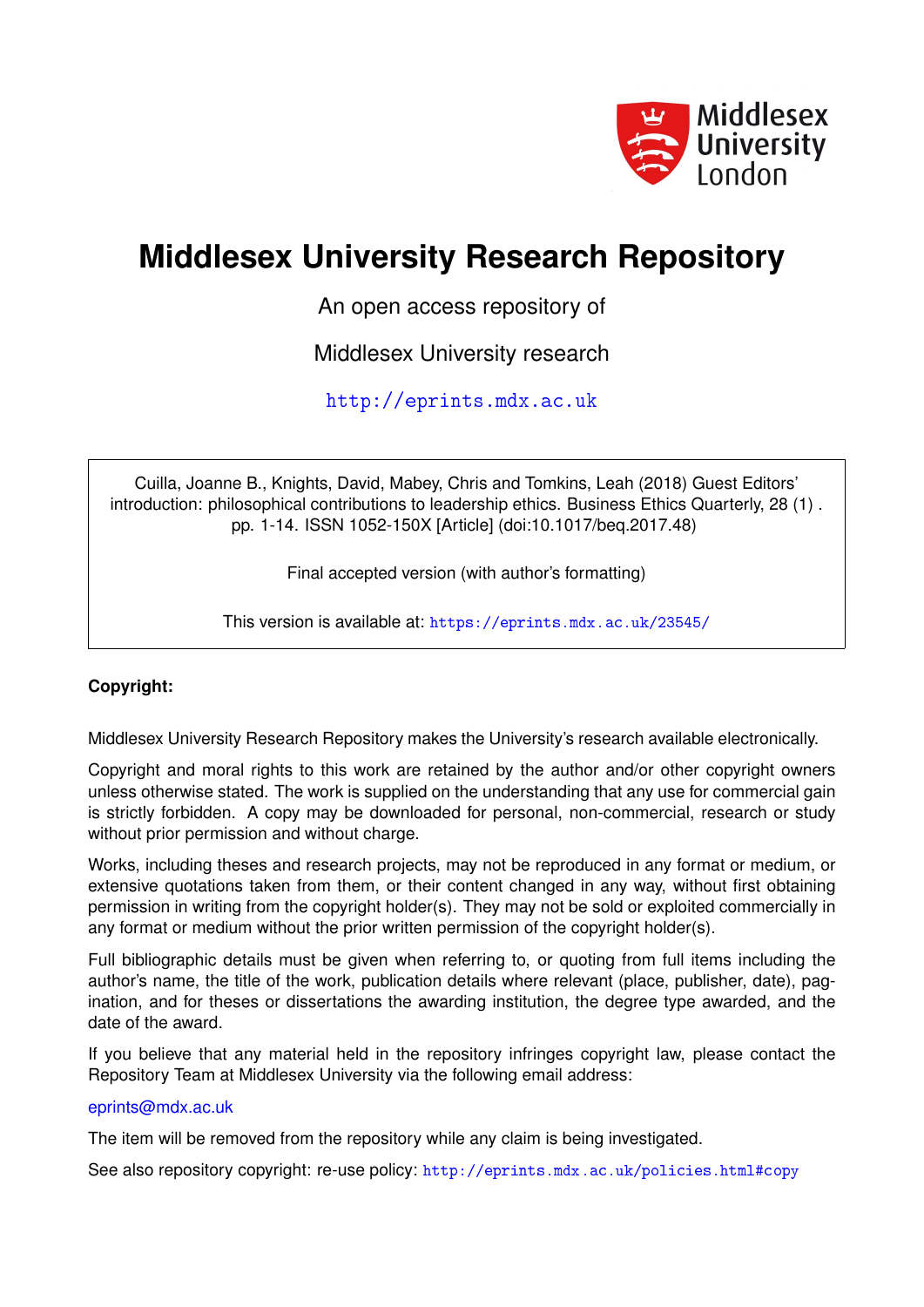# *Guest Editors' Introduction*

# PHILOSOPHICAL CONTRIBUTIONS TO LEADERSHIP ETHICS

Joanne B. Ciulla, David Knights, Chris Mabey and Leah Tompkins

ABSTRACT: This article introduces the first of two special issues on "Philosophical Approaches to Leadership Ethics." In it, we show some of the ways that philosophy contributes to the study of leadership and leadership ethics. We begin with an overview of how philosophers have treated some the ethical aspects and challenges of leadership. These include discussions of self-interest, the problem of dirty hands, responsibility, moral luck, power, gender and diversity, and spirituality. The articles in this special issue draw on philosophy to explore a variety of ethical questions related to leadership and the relationships that leaders have with followers and others.

KEY WORDS: leadership ethics, ethical leadership, responsible leadership, leadership and philosophy, critical leadership studies, power, diversity, spirituality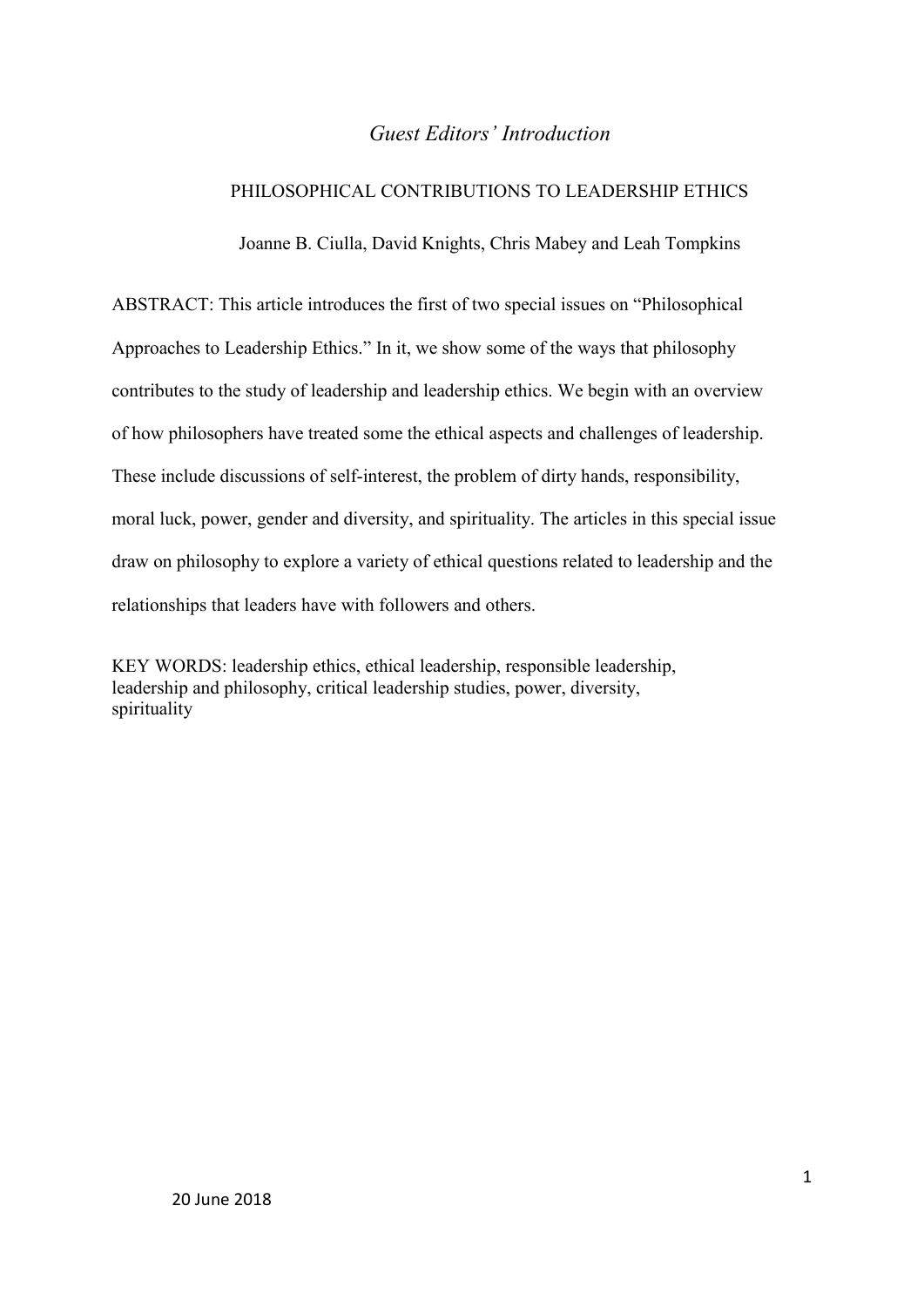History tells us that there is nothing new about the interest in the ethics of leadership. People have always paid attention to the ethics of leaders because, like it or not, leadership matters because it has the potential to greatly benefit or harm the well-being of people. What is curious about leadership ethics is the fact that so few contemporary philosophers have written on it. Throughout history, philosophers, ancient sages, historians, story tellers, dramatists, and artists have chronicled, contemplated, criticized, and even cringed at the ethical behavior of leaders. This is because leadership is a fundamental part of the human condition and how we live and work together. Furthermore, leadership is something that almost everyone engages in at one time or another. It consists of more than a position or a person – it is "a complex moral relationship between people, based on trust, obligation, emotion, and some shared vision of the good."<sup>1</sup>

Moral action in groups, organizations, and societies is difficult unless a person or group of people exercise leadership. So, not only is ethics inseparable from leadership, but sometimes leadership is required for someone to take moral action, which is one reason why leadership ethics serves as a companion to business ethics. Topics such as CSR, whistleblowing, corporate governance, employee rights, etc., inevitably require us to take into account leaders, followers, and social processes that influence them to take action and embrace certain values. The *Business Ethics Quarterly* published one of the first special issues on leadership ethics in 1995. In that issue, the editor, David Smith, wrote, "Not all problems of business ethics are questions of leadership and not all issues of organizational effectiveness that have placed leadership and leadership development high on the agenda are matters of ethics, but the overlap is great."<sup>2</sup>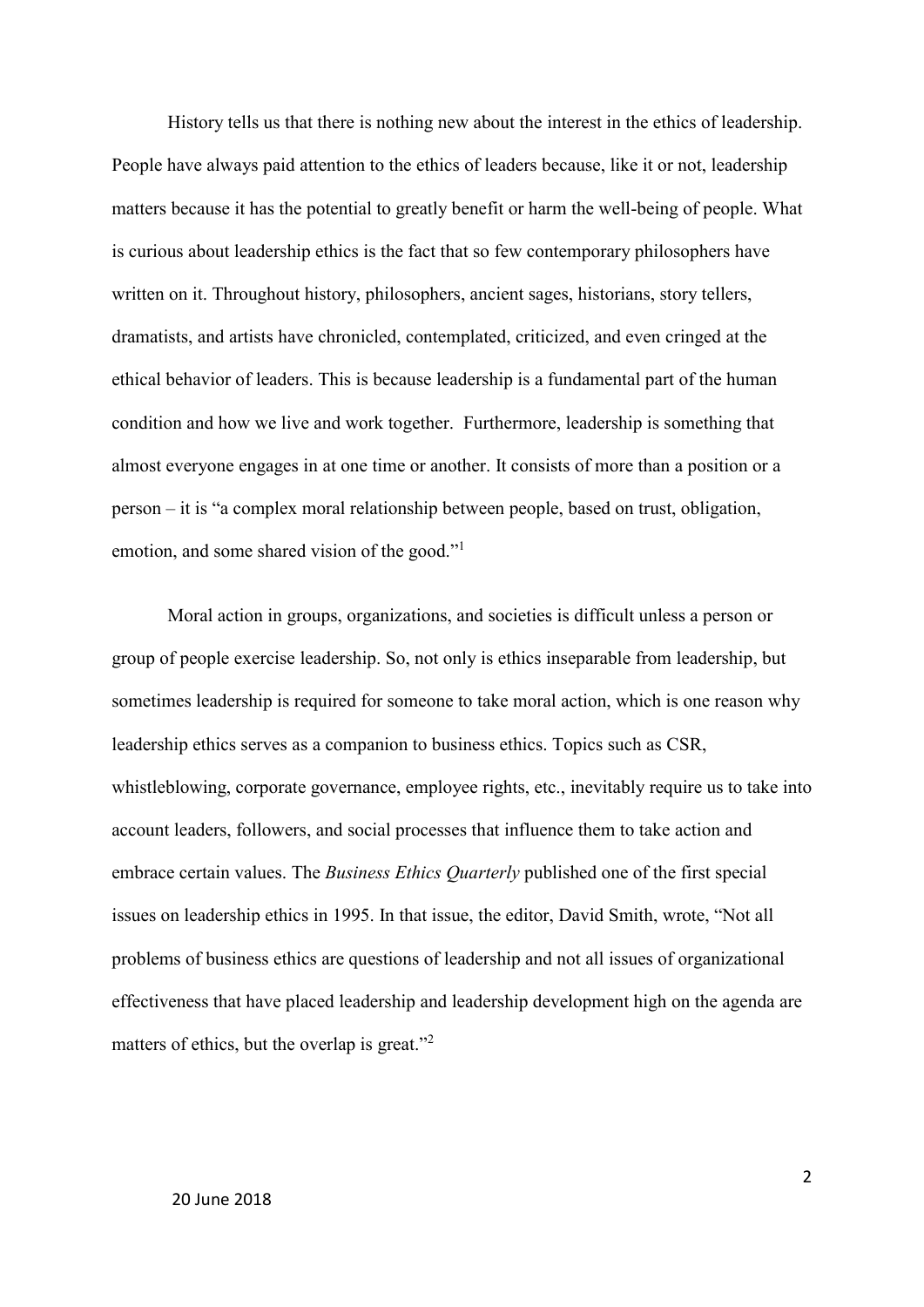We embarked on this special issue because we wanted to bring more philosophy into the study of ethics in leadership studies. In the early days of business ethics, most of the literature came from philosophers who specialized in ethics. As the field developed, empiricists began to contribute their research. Today the business ethics literature consists of a healthy mix of empirical research, social science, and philosophy that is important in all areas of applied ethics. This is not the case in Leadership Studies where few philosophers write on leadership ethics as opposed to conducting empirical research on the topic. For example, Michael Brown, Linda Treviño, and David Harrison's ethical leadership construct has inspired numerous studies that use their questionnaire to measure people's perceptions of their leaders' ethics or what they call "normatively appropriate behavior."<sup>3</sup> This research examines the antecedents and consequences of ethical leader behavior but because of the practical constraints of doing empirical research, it tends to beg the question of what "normatively appropriate" means for leaders and followers. Furthermore, just because survey respondents in these studies think their leaders are ethical does not mean that they actually are. <sup>4</sup> So, to put it simply, we need a more complex and nuanced understanding of ethics and leadership. That's where ethics in philosophy comes into play and spills over into political philosophy when the leadership issues concern justice, fairness, authority, and democracy.<sup>5</sup> For the field of leadership ethics to develop and contribute to our understanding of leadership, it too must develop a healthy mix of philosophical and empirical literatures.<sup>6</sup>

Grounded in thousands of years of discussions that span across cultures and religions, philosophy offers an in depth look at enduring moral questions that are inherent in human relationships and societies. How philosophers approach ethics is as important as what they have to say about it. Philosophers specialize in questioning everything from our basic assumptions about the world, the meaning of language, and the nature of reality, truth,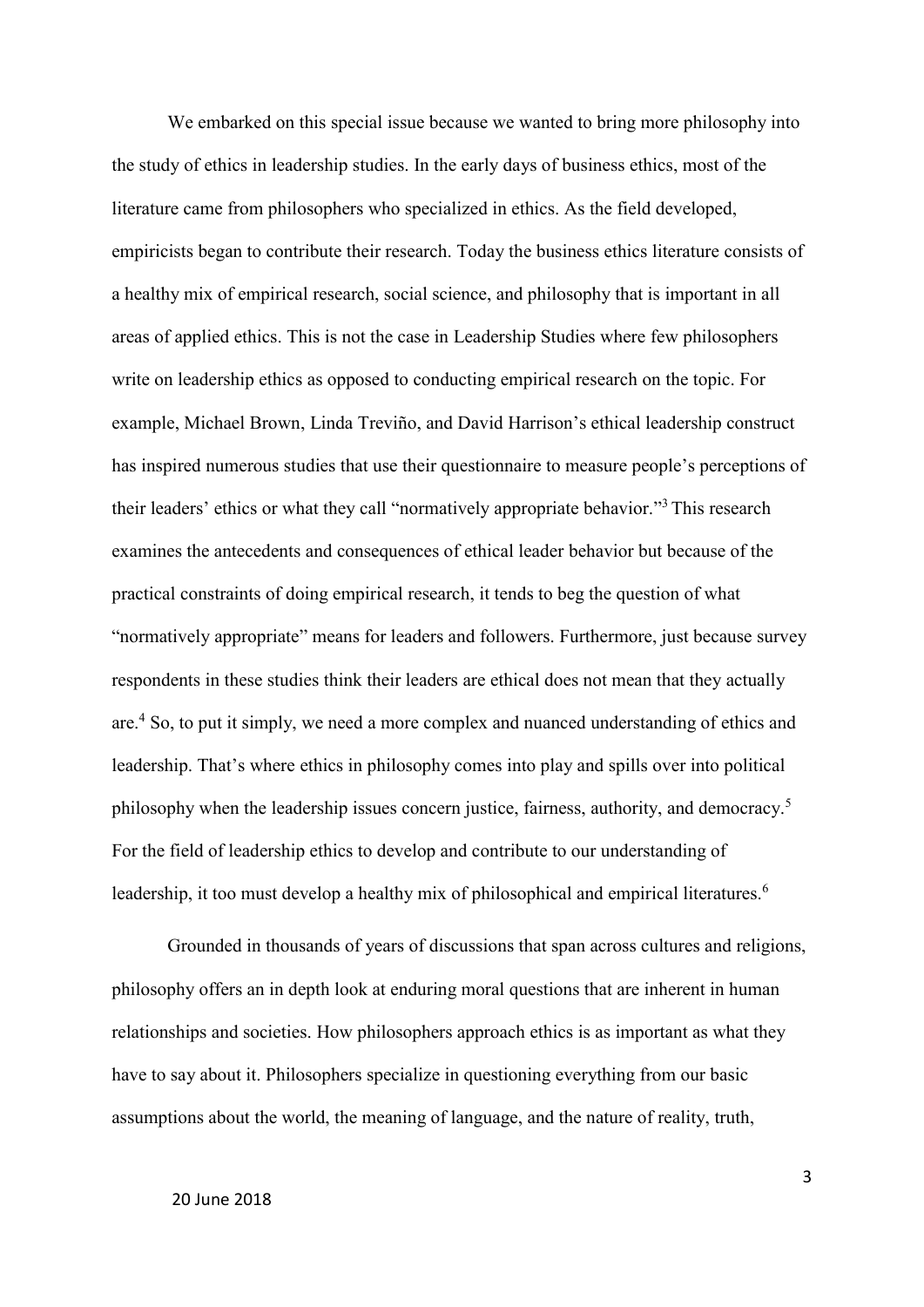causation, and knowledge. As such, a philosophical approach to leadership ethics also serves as a critical approach to leadership studies. Critical leadership studies (CLS) developed on the back of the growth and impact of critical management studies (CMS).<sup>7</sup> It draws on Marxian philosophy and challenges the asymmetries of power and privilege associated with leadership. CLS also uses the work of Jürgen Habermas to examine discourse ethics as a counter to the negative or dark sides of leadership where, for example, cults or religious fundamentalism may evolve to mesmerize believers and demonize those who challenge the message or its meaning. 8 Inspired by the philosophies of Aristotle, Alastair Macintyre, and Emmanuel Levinas, CLS tends also to pursue ways in which leadership might concern itself with ethical standards<sup>9</sup> or justice.<sup>10</sup> CLS scholars have drawn on the philosophies of Martin Heidegger and Merleau Ponty to develop a more embodied and material sense of ethical leadership<sup>11</sup> and yet others have found Pierre Bourdieu and Michel Foucault as valuable in studying masculinity and ethnicity in leadership<sup>12</sup>.

We were heartened by the both the quality and quantity of papers that came our way in response to the original call for submissions to the special issue. With the review process yielding more publishable articles than a single issue can accommodate, BEQ's editors have agreed to publish two sets of articles (a second set will appear in another issue later this year). Before we preview the contributions to this first set of articles, we will briefly discuss a few of the ethical aspects and problems with both the idea and the practice of leadership.

#### SOME ETHICAL CHALLENGES IN LEADERSHIP ETHICS

All areas of applied ethics have a set of distinctive ethical challenges related to practices such as business, law, medicine, etc. We begin by looking at a few problems and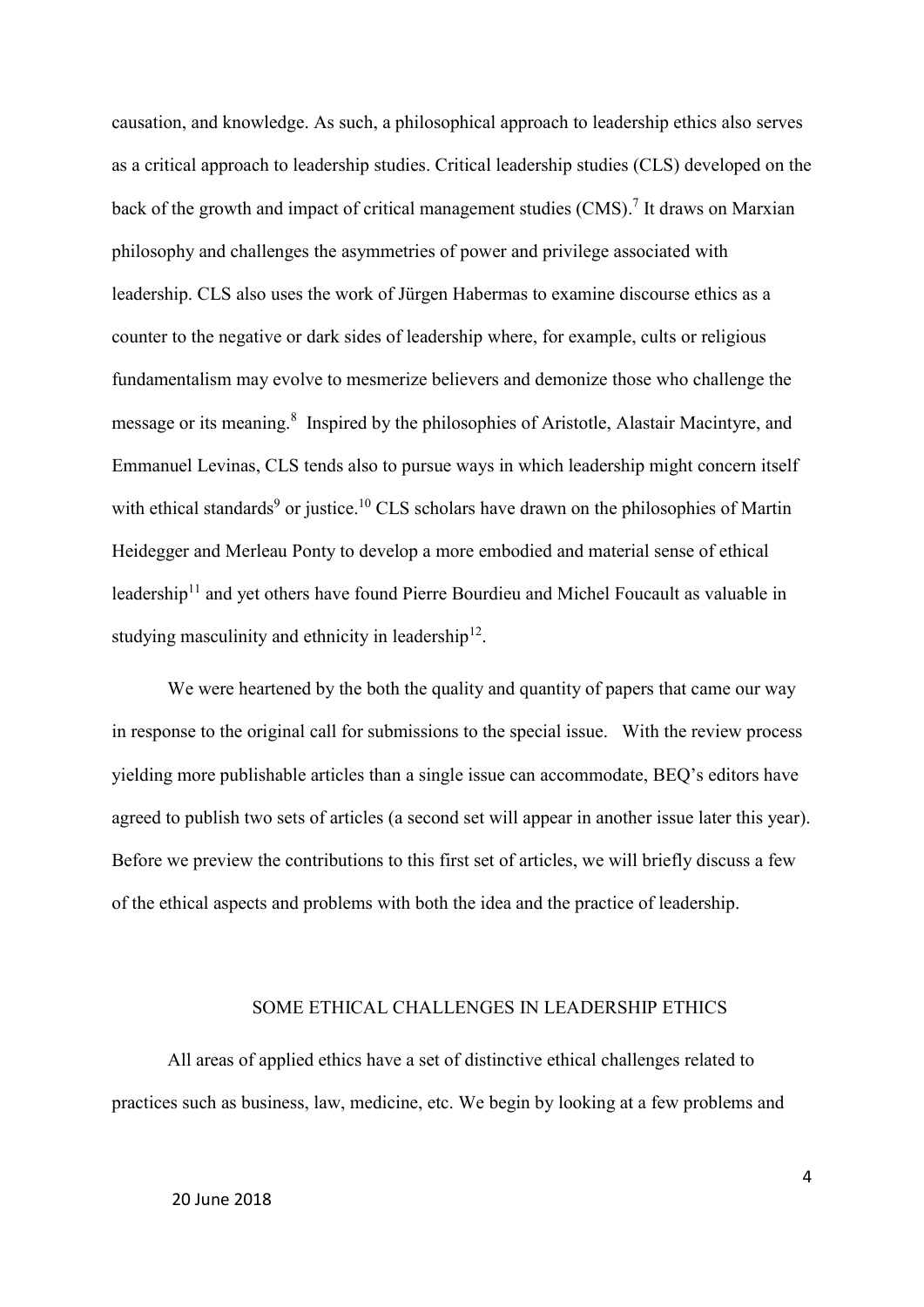aspects of leadership that are distinctive to leadership and make leading ethically difficult. Leaders have or we allow them to have, power and influence, and responsibility for others. Because of this, the stakes of their actions are higher and the challenges to the self are greater. Also, for better or for worse, leadership entails a relationship that draws on people's hopes, fears, emotions, and identities.<sup>13</sup> Hence, in the practice and relationships of leaders to others, morality and immorality tend to be magnified.<sup>14</sup> Critics often challenge the legitimacy of this proprietary notion of leadership, which yields power and authority to an individual or set of individuals. This may not be the way leadership ought to be, but it certainly is the way it is in many organizations and sectors of society.

#### *Self-Interest*

Plato discusses one of the most distinctive elements of leadership in *Republic Book I*, self-interest*.* In it, the protagonist, Thrasymachus, makes the case that it is in your selfinterest to be a leader because you get power, money, and other good things. Socrates' response captures one of the key normative aspects of leadership when he argues that it is about pursuing the interests of others or of a cause. He writes, "anyone who is really a true ruler doesn't by nature seek his own advantage but that of his subjects."<sup>15</sup> Plato also points out the down side of being an ethical leader. He says, for example, your friends and family may get angry with you because you will not give them special favors. A leader's role and the very idea of a leader is to serve the interests of a group, organization, country, or cause. Leaders who do not do that are not only unethical, they are actually not doing their jobs as leaders. Some scholars have argued that leadership requires altruism, but most of the time, enlightened self-interest is adequate.<sup>16</sup> Since leaders are supposed to put their interests after the interests of the group, a key set of problems in leadership ethics center around selfinterested behaviors and conflicts of interest. This is why many ancient Eastern and Western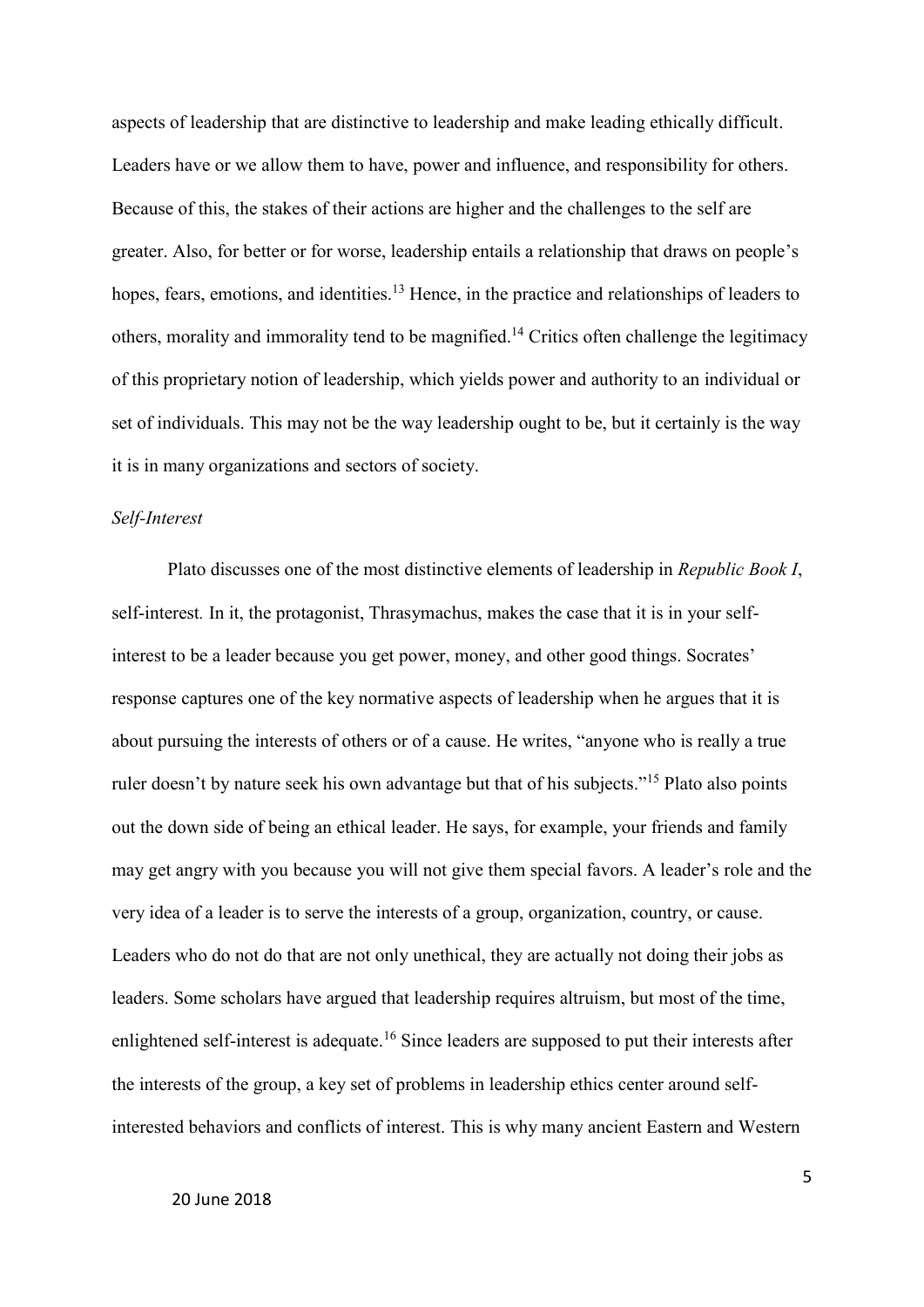philosophers thought that the most important virtue for leaders was reverence, which was they said was the virtue that kept leaders from acting like gods and reminded them that they were part of something bigger than themselves. $17$ 

#### *Dirty Hands*

While the virtue of reverence is supposed to keep the ego of leaders intact, leaders still need to think about their own preservation in order to lead. Machiavelli captures one of the most difficult ethical problems of leading – sometimes leaders must do bad things, either for their own self-interest or the interest of others. He says that leaders have to learn how not to be good, especially in situations where other leaders are unethical.<sup>18</sup> He writes: If a ruler, who wants always to act honorably, is surrounded by many unscrupulous men his downfall is inevitable."<sup>19</sup> Here he refers to the Prince's personal downfall and also the downfall of the Prince's soldiers and constituents. There are situations where leaders must compromise their own moral principles to fill their obligations to others. Machiavelli tells us that leaders cannot afford to take the high moral ground when their power, and the lives of their people are at stake. Max Weber makes a similar observation when he says, in some situations it is inappropriate for leaders to behave like saints. "A leader must know that he is responsible for what may become of himself under these paradoxes."<sup>20</sup>

Contemporary philosophers have reframed this idea into what "the dirty hands problem." As Michael Waltzer observes, we select leaders to make these difficult choices and then we often condemn them for doing so, hence, no leader leads innocently.<sup>21</sup> Needless to say, leaders who do bad things to fill their responsibilities stand on the precipice of a slippery slope. Walzer and others argue that leaders may be able to resist sliding down it if they feel that their hands are dirty. They have to be disgusted by what they have done and determined to avoid doing such things in the future. This is a tall order – both the problem of and the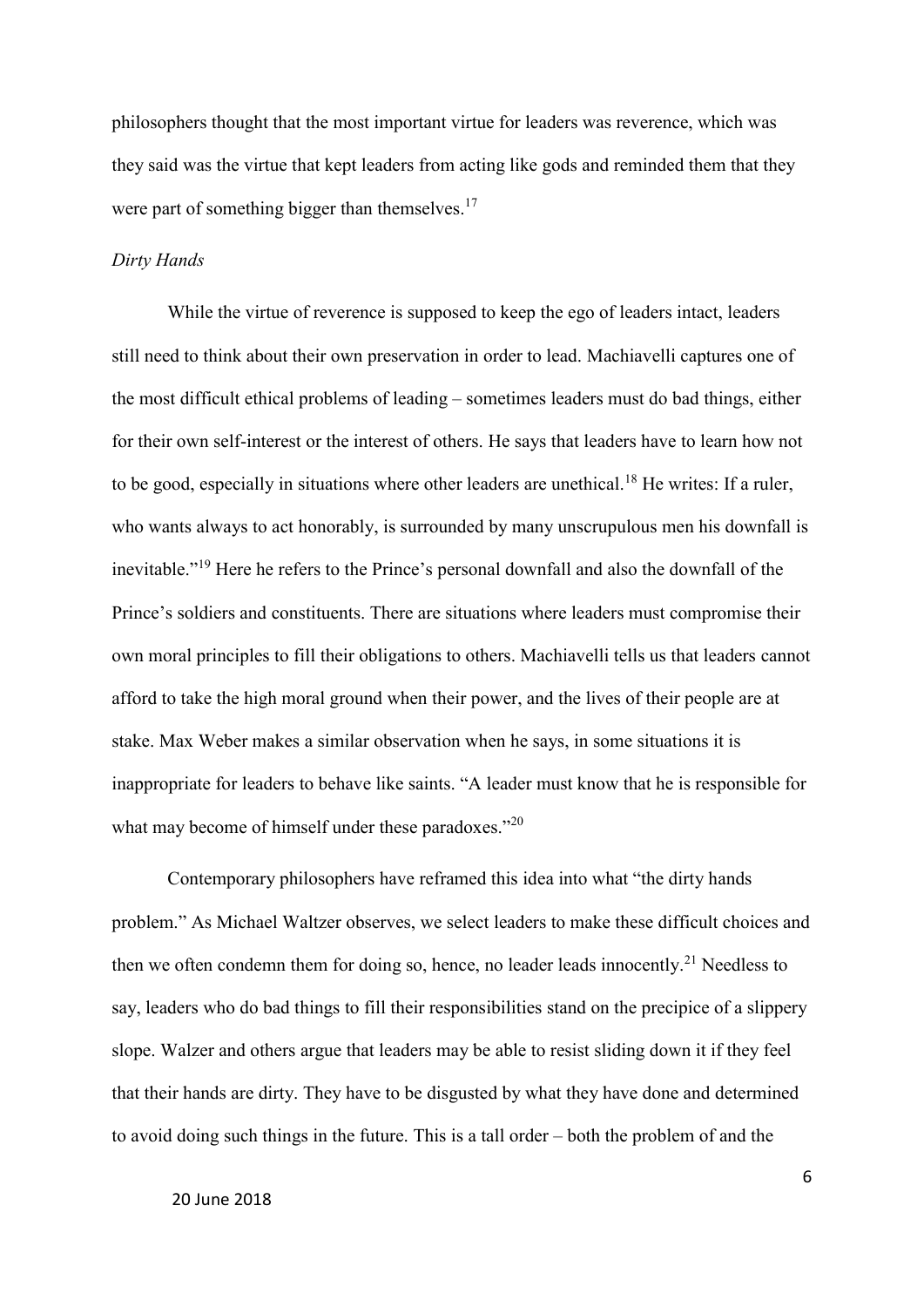solution to the dirty hands problem are two of the most morally challenging aspects of leadership. When the stakes are high, leaders do not have the luxury of following their own moral convictions when the conflict with their moral obligations to constituents. They have to make a choice when all of the options are bad. The dirty hands problem highlights the fact that moral compromise and moral self-control that are almost inevitable in the practice of leadership.

## *Ethics and Effectiveness*

The dirty hands problem focuses on real ethical dilemmas, meaning the types of ethical problems where no course of action is morally satisfactory. The relationship between ethics and effectiveness focuses on a broader category of ethical problems in leadership based on the relationship between competency and morality. One way of looking at this relationship is called "the Hitler problem," which is how do you answer the question "Was Hitler a good leader?"<sup>22</sup> The criteria for unpacking "good leadership" ranges from organizational and motivational skills, to the means for achieving his goals, to his success at reaching them. In some of these categories, Hitler would get high marks for his leadership, if we focused on some "objective" ethics free notion of effectiveness. There is quite a bit of research on leader effectiveness but when you add a moral dimension to how Hitler led and what Hitler did, and why he did it, we see the need for a nuanced understanding of the normative complexity of what constitutes effective leadership or for that matter, what we mean by a leader. For example, James MacGregor Burns argues that Hitler was not a leader but a tyrant.<sup>23</sup> Some philosophers have argued that the very idea of a leader is loaded with normative implications.<sup>24</sup> Furthermore, since incompetent leaders have the potential to perpetrate great harms to others, we it may well be that it is immoral to be an incompetent leader. Aristotle and the virtue theorists offer ways of unpacking this question because virtue or arête is an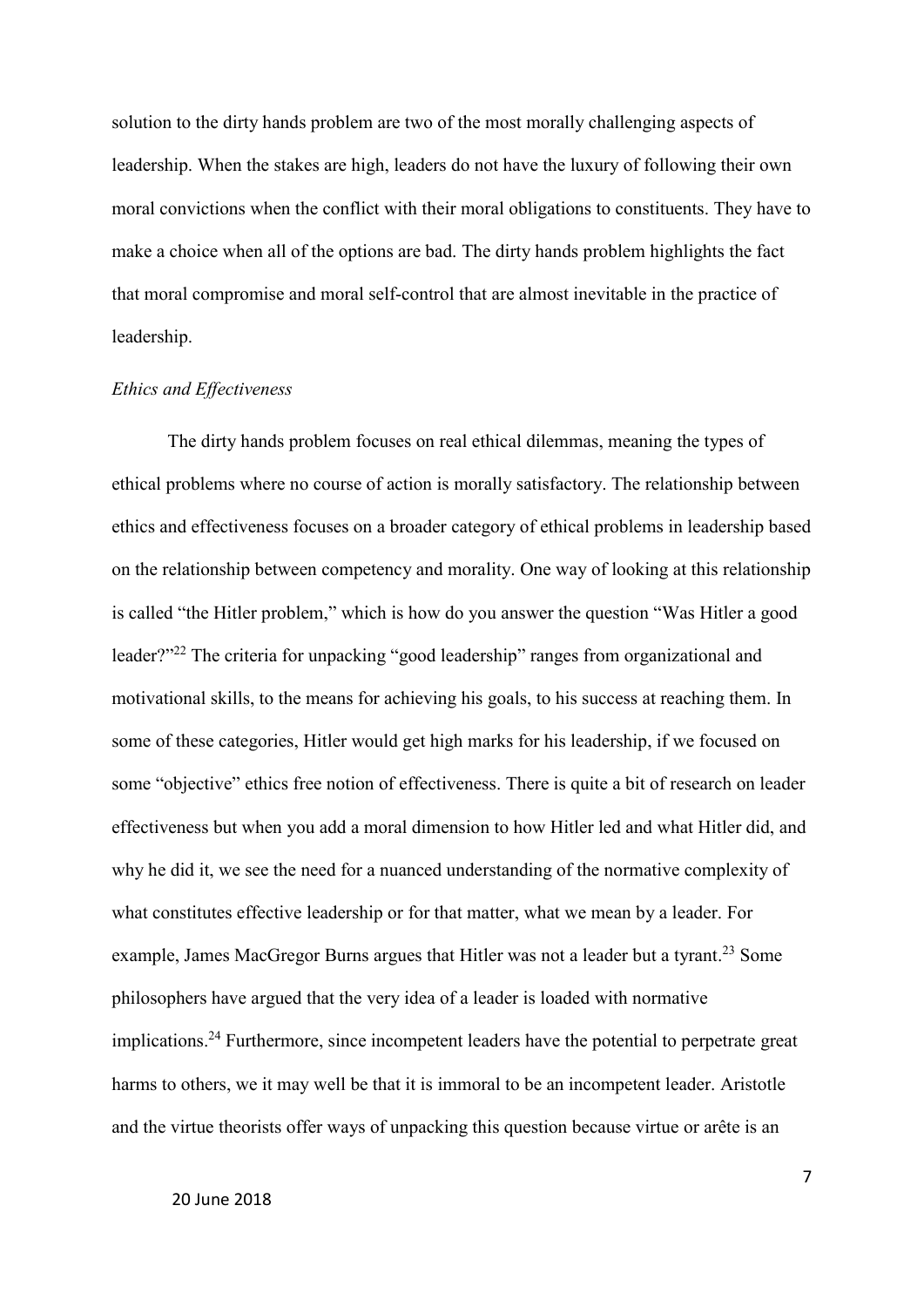excellence that encompasses both ethics and competency.<sup>25</sup> Aristotle writes: "the excellence of man also will be the state which makes man good and which makes him do his work well."<sup>26</sup> Some problems in leadership ethics are the result of a tension between ethics and a leader's desire to be effective, whereas other problems emerge when leaders are morally mistaken or morally incompetent.<sup>27</sup>

#### *Responsibility and Moral Luck*

Perhaps one of the most distinctive ethical features of leadership that we hold leaders responsible for things that they did not directly do. Numerous studies have shown that people often attribute to leaders more control over events than is actually the case.<sup>28</sup> We praise leaders when their followers do something good and blame them when they do something bad. This is true even when the leader did not know about an action and did not directly or indirectly do anything to influence or cause it to occur. This assumption is especially common in hierarchical organizations such as corporations. For example, if an airplane crashes, there is a sense in which the CEO of the airline is responsible for it. In such cases, it would not look good for the CEO to say, "it's not my fault that the plane crashed, I wasn't flying it." While this is true, it sounds bad because we expect the CEO to take responsibility for it, which in this case would include doing everything from investigating the crash to putting measure in place to prevent similar crashes from occurring in the future. Usually when an individual or group of people undertake leadership there is either an explicit or tacit assumption that, as leaders, they will be accountable or be held accountable for what transpires. When we *give* leaders power and privilege, we expect or even require them, to *take* responsibility for whatever happens to their constituents, groups, organizations, or society. If we treat leadership as a proprietary and hierarchical position, then perhaps this accountability is one of the prices that they must pay for their privileges. The responsibility of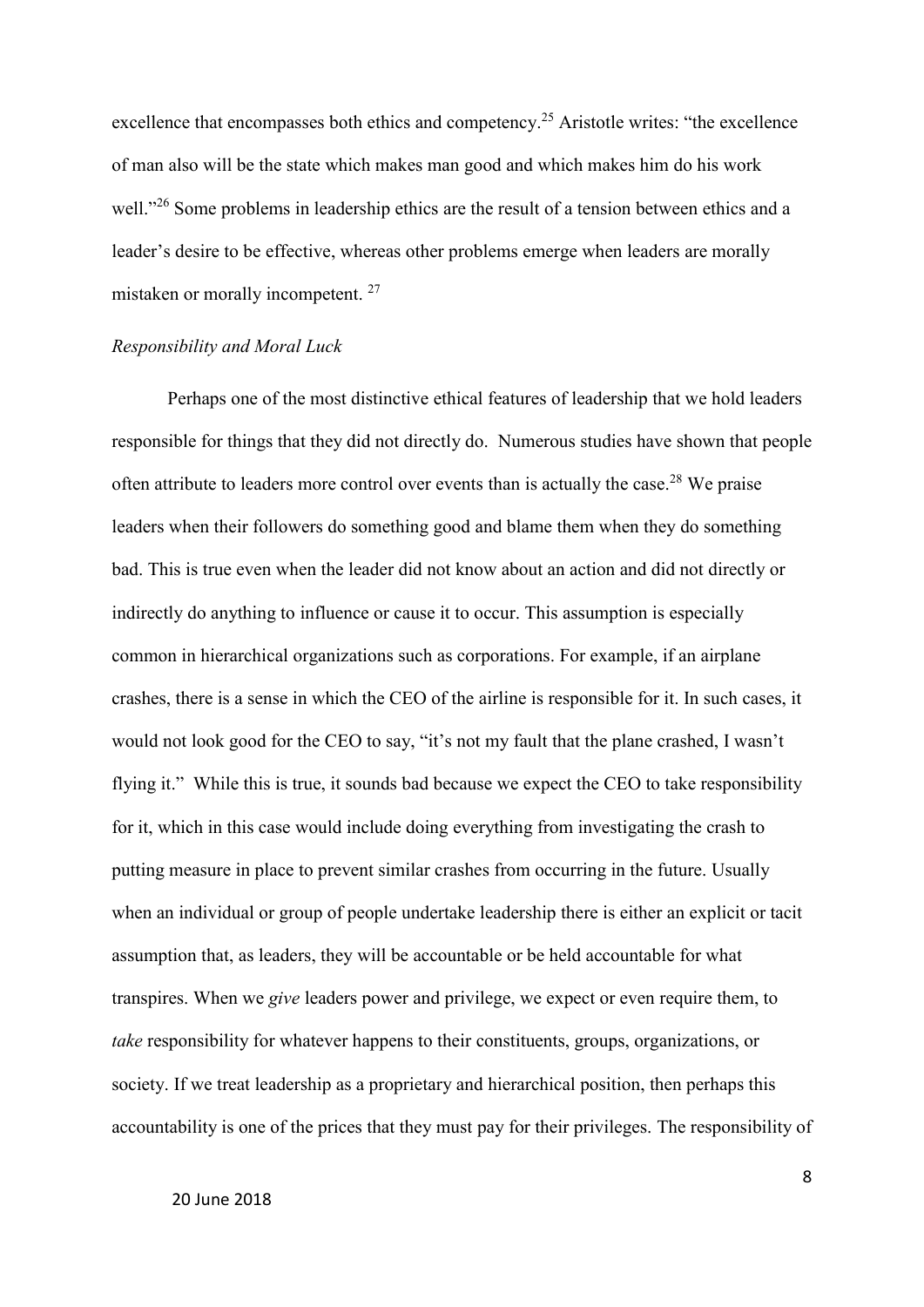individual leaders is also an integral part of assessing corporate responsibility – i.e., When do we blame a corporation and when do we blame its leaders?<sup>29</sup> A growing body of literature in leadership ethics explores the many aspects of what responsibility means in leadership.<sup>30</sup>

The fact that leaders have this unique kind of responsibility complicates cases where we need to assess the accountability of a leader as an individual agent. Here is where philosophical discussion of moral luck is useful.<sup>31</sup> Moral luck is when good fortune allows leaders to appear moral because things worked out well for them. It underscores the ethical problems with assessing leadership based only on outcomes and overlooks Kantian type considerations, such as whether the leader acts on moral principles, treats people as autonomous wills and ends in themselves, etc.<sup>32</sup> The moral value of leadership is as much about the process of leadership and the relationships leaders have as it is about achieving goals. These aspects of leadership are somewhat colored by the fact that leaders often have or are given power and this affects their relationships with others.

## *Critical Studies Focus on Power*

Within critical studies of leadership, it has become commonplace to give attention to the notion of power and the politics of meaning.<sup>33</sup> It has also been suggested that 'Leadership communication is inherently power-based, a site of contestation about the nature of leadership.<sup>34</sup> Yet other critical leadership theorists have argued that power processes and the politics of meaning alongside questions of identity have been almost completely neglected by the mainstream<sup>35</sup> or when power is considered it is assumed reasonable to see it as possessed by leaders.<sup>36</sup> However, there is still a tendency to adopt a proprietary conception of both leadership and power, which arguably creeps back in largely because of common sense conflations of leadership with hierarchical position in the senior ranks of organizations.<sup>37</sup>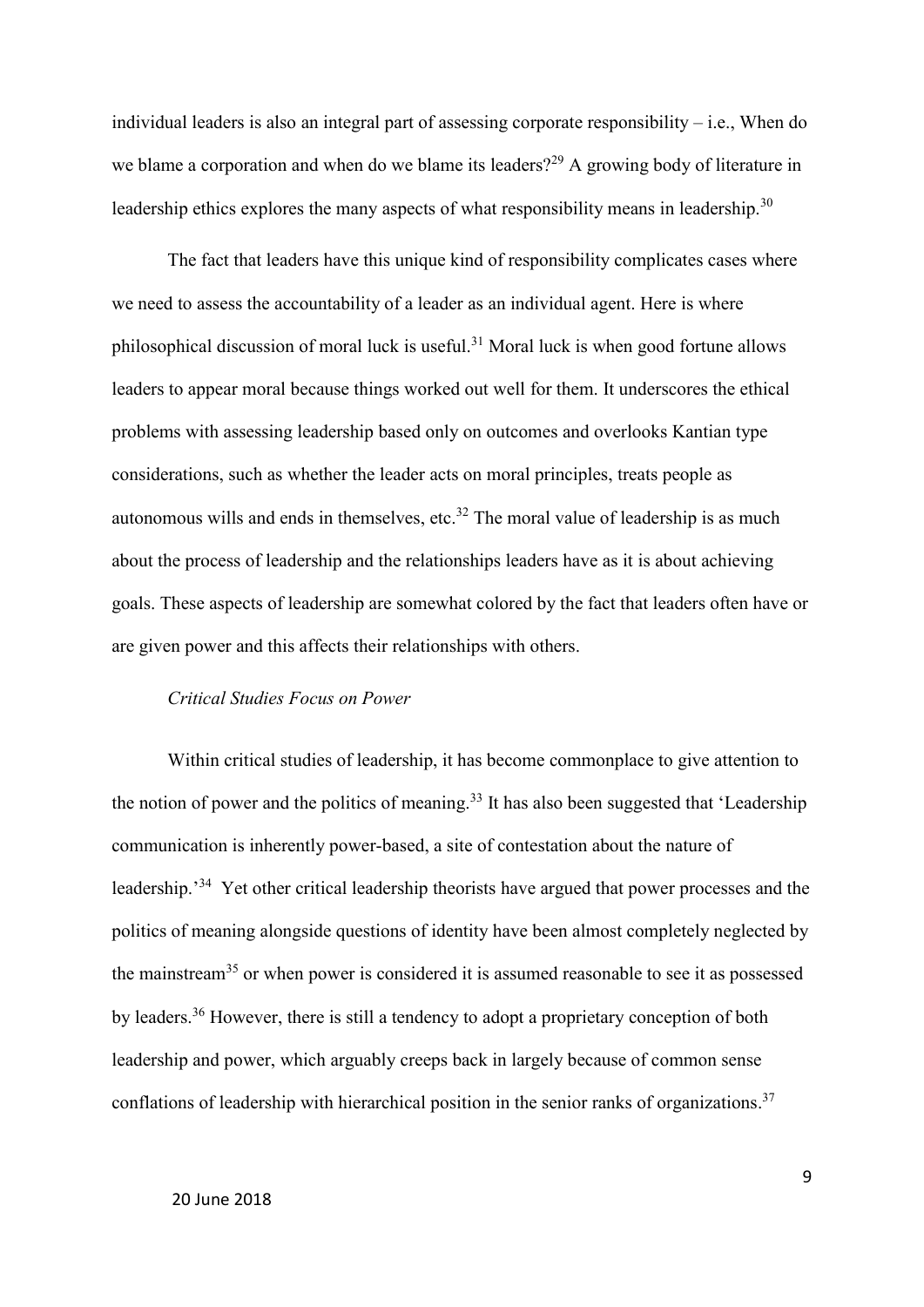Consequently, attributions of leadership but also power and identity are seen as the property of persons or groups rather than of relations, and this is combined with a frequent failure to take an embodied approach to understanding organizations and social relations through which these phenomena find expression. <sup>38</sup> One way in which this can be avoided is to engage more thoroughly with Foucault<sup>39</sup> who develops the concept of governmentality and subjective selfdiscipline [that lies between games of sovereign power where people try to control the conduct of others and domination where they do so through coercion] for this makes it possible to 'bring out the freedom of the subject and its relationship to others – which 'constitutes the very stuff *[matiere]* of ethics'. 40

## *Diversity: Gender and Race in Leadership Studies*

Leadership studies have a history of treating the topic in a rather masculine, linear rational and individualistic manner such that leaders are seen to possess agency and power, display high levels of certainty and decisiveness, and exhibit a masterly control of all that they survey. Equally, ethics has been dominated by masculine technical approaches regarding practical reason (Kant), normative rules and regulations (deontology), calculations of consequences (utilitarian) and the elevation of 'good' individual character (virtue) although feminist<sup>41</sup> and anti-colonial alternatives<sup>42</sup> around embodied engagement have been around for some time. The marginalization of such alternatives reflects and reproduces both the Cartesian binary between mind and body along with fundamental dualisms between subjects and objects (ontology), representational and realist knowledge (epistemology), agency and structure (methodology) as well as other binaries of a political nature relating to age, ethnicity/race, gender, sexuality, and the able bodied.<sup>43</sup> In each of these dualisms, there is a hierarchy whereby one side of the binary is elevated over the other and with respect to politics young able bodied, white, heterosexual males are privileged.<sup>44</sup> It is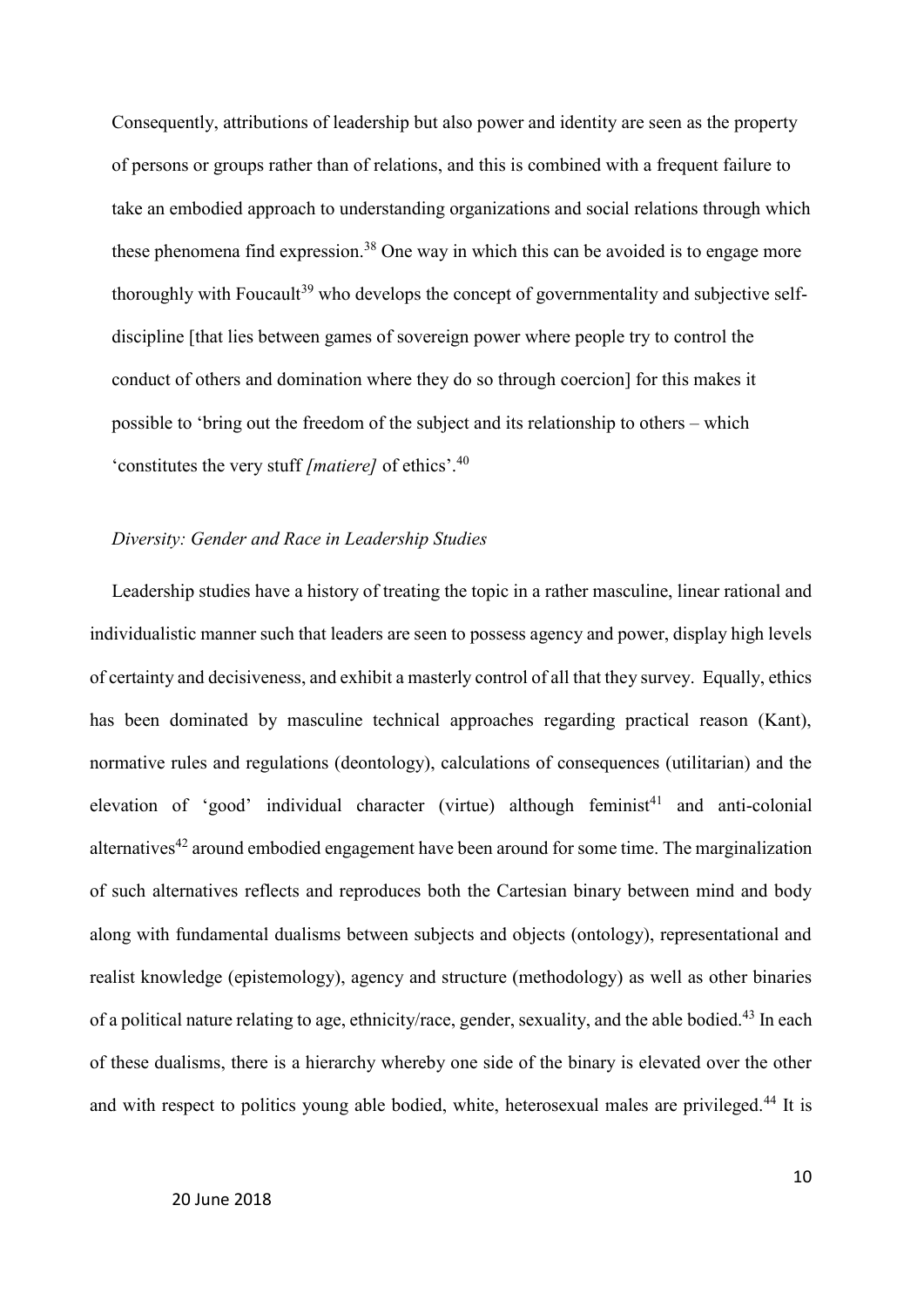why even though diversity, gender and the body remain comparatively marginalized in leadership studies, western leadership studies presume leaders to be 'white able bodied', heterosexual 'males'. This also reflects and reinforces proprietary conceptions of leadership and power as the property of individuals or groups and this can be so culturally engrained as to operate subconsciously even among critics of mainstream leadership studies.

Discourses of masculinity are quite clearly embedded in leadership studies that embrace conceptions of heroism that stretch back as far as Homer's epic, mythic tale of Odysseus's 10 year voyage back home from his heroic battle of Troy. Contemporary leaders have never struggled with the elements and war in the way that Odysseus is proclaimed to have done yet they often display similar kinds of claims to masculine leadership whereby technically rational disembodied and performance oriented, highly instrumental aggressive competition for privileged material and symbolic positions are combined with homosocial bonding and social exclusiveness.<sup>45</sup>

When it comes to the relationship between philosophy and leadership studies, this homosociality is even more marked as is partly evident from the articles in this issue since rarely do the women let alone other diversities secure much acknowledgement. Of course, the submissions and the review process currently do not sanction quotas and positive discrimination, and we cannot reverse the history of western men dominating philosophy and science. Yet just as one of our contributors has focused on a major woman philosopher, this exercise of enabling the voices of women philosophers – Diotima of Mantea, Hypatia of Alexandria, Simone de Beavoir, Ruth Braidotti, Judith Butler, [Hélène Cixous,](https://en.wikipedia.org/wiki/H%C3%A9l%C3%A8ne_Cixous) Monica Gatens, Elizabeth Grosz, Donna Haraway, Luce Irigaray Julia Kristeva, Rosa Luxembourg, and Mary Warnock, - as well as Hannah Arendt (who is included in this issue) are just some of those thinkers who have valuable insights for a study of leadership ethics.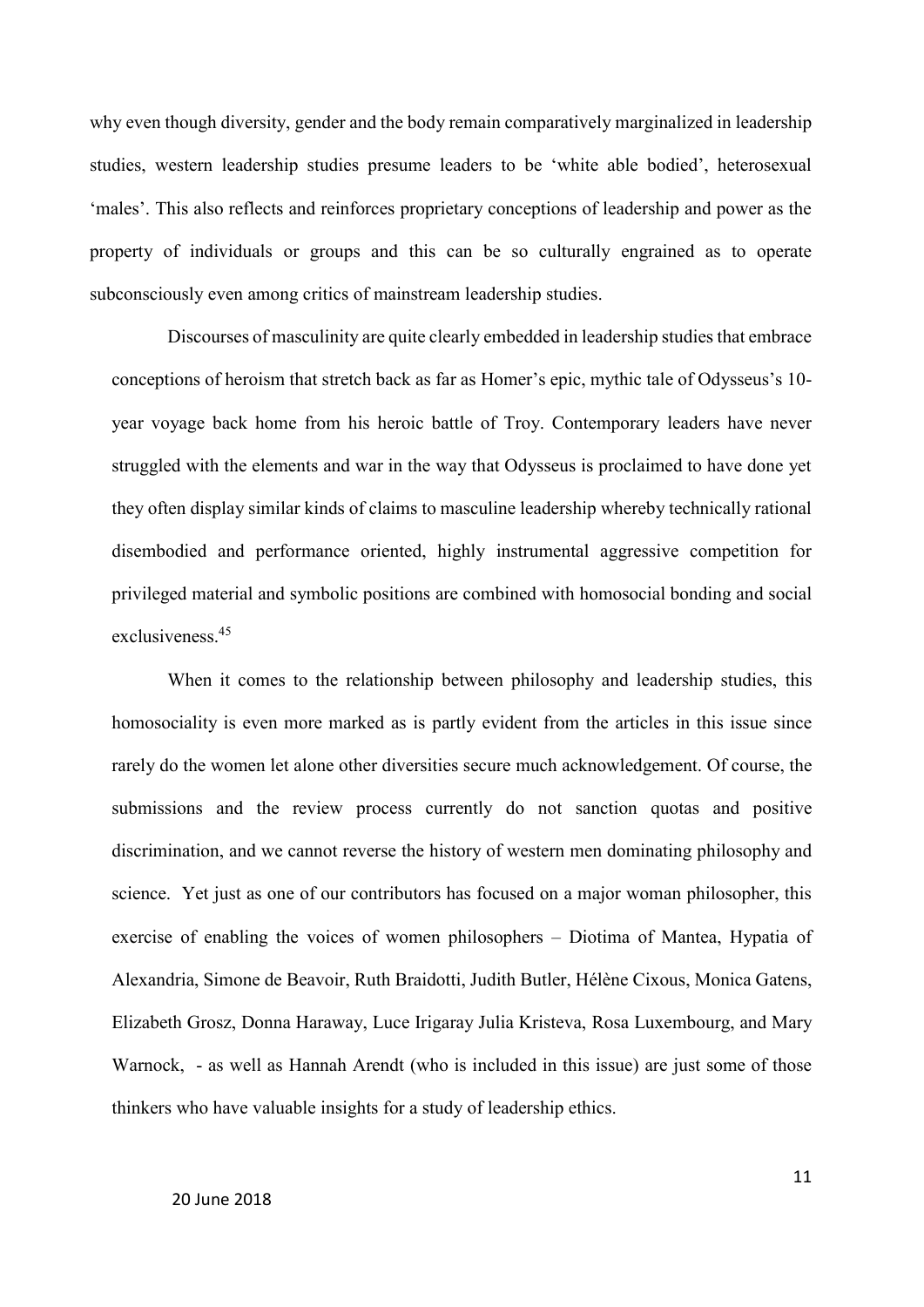## *Leadership and Spirituality*

While much philosophical writing assumes a person-centered world-view where morality, including the ethics of leaders is determined or at least shaped by material conditions and individual agency, an open philosophical system allows for a faith-based approach whether this be a divine, spiritual or some other transcendent reference point, knowable or mysterious. For as Ludwig Wittgenstein once said, "to pray is to think about the meaning of life." 46

Recent years have witnessed a stream of writing on spiritual leadership theory.<sup>47</sup> Some organizational scholars have started to use theology to develop alternative approaches to management theory.<sup>48</sup> Given that leadership touches on matters of human well-being and motivation in the workplace, on oppression and emancipation, on power and powerlessness, on organizational purpose and meaning, it is perhaps not surprising that, alongside philosophy, theology can speak to such matters and prompt us to expand the frame of modern organization theory.<sup>49</sup> As part of this trend, some authors have sought links between personal/collective faith and the morality of leadership in organizational settings.<sup>50</sup> Others trace the impact of a particular belief system: in one instance, to explain the theoretical foundation for an Islamic model of leadership<sup>51</sup> and from a Judeo-Christian perspective, authors bring the wisdom of Solomon<sup>52</sup> and the teaching of Jesus to bear on the way leaders lead.<sup>53</sup> For instance, one could argue that far from being conformist, conservative and protecting of the status quo, religious leaders like Jesus taught and modeled a radical critique of corrupt practices with a strong agenda for supporting the voiceless.

The specific application of theological/spiritual insights to the practice of leadership ethics is relatively immature, as evidenced by the paucity of such submissions to this special issue. Clearly, there are academically entrenched schisms between the social sciences and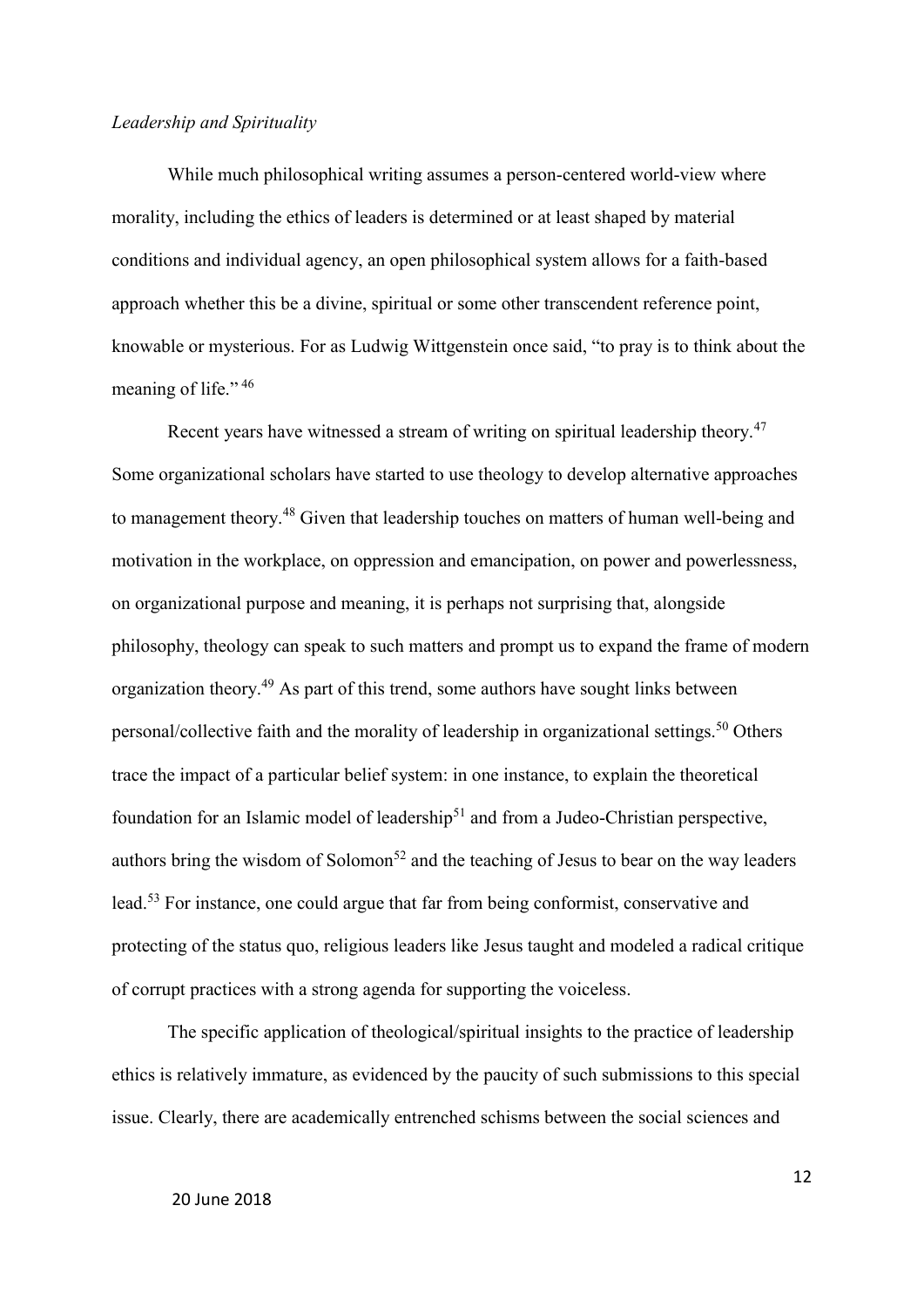theology, on the one hand, and philosophy, on the other. However, perhaps the time has come for methodological agnosticism, which allows religious truth-claims to be bracketed as irresolvable in social science terms but respected philosophically, thus providing "a way of locating a researcher's own faith position before, during and after fieldwork."<sup>54</sup>

#### THE ARTICLES IN THIS ISSUE

The five articles in this issue explore both our relationships with the world and our relationships with other people. Drawing on the works of Georg Wilhelm Friedrich Hegel Hannah Arendt, Baruch Spinoza, Jürgen Habermas, and Emmanuel Levinas, our contributors see philosophical ethics as a worldly orientation grounded in lived experience. Across the collection, the authors offer some provocative ways of framing the relationship between leaders and the people around them, including followers, other stakeholders, and the multitude of different others. From their respective philosophical standpoints, they challenge us to probe the limits and some even question the possibility of leaders behaving ethically.

Our first article by Kostas Amiridis<sup>55</sup> deals with the opposite of the dirty hands problem. Instead of choosing between bad and bad options, leaders have to choose between good and good ones. Drawing on Hegel, Amiridis suggests that one of the great ethical challenges concerns the irreconcilable and tragic conflict between different, but equally valid and valued moral positions and objectives. Hence, it is difficult for leaders to pursue legitimately ethical courses of action without *negating* someone else's equally valid ethical commitment. From this perspective, ethical crises are not necessarily the result of overtly unethical leadership. Even the best-intentioned leader ends up being both ethical and unethical, "both innocent and guilty" (p.16). Hegelian ethics is not about attributing blame (perhaps the blight of our individualistic age) or condemning people for their moral lapses,

13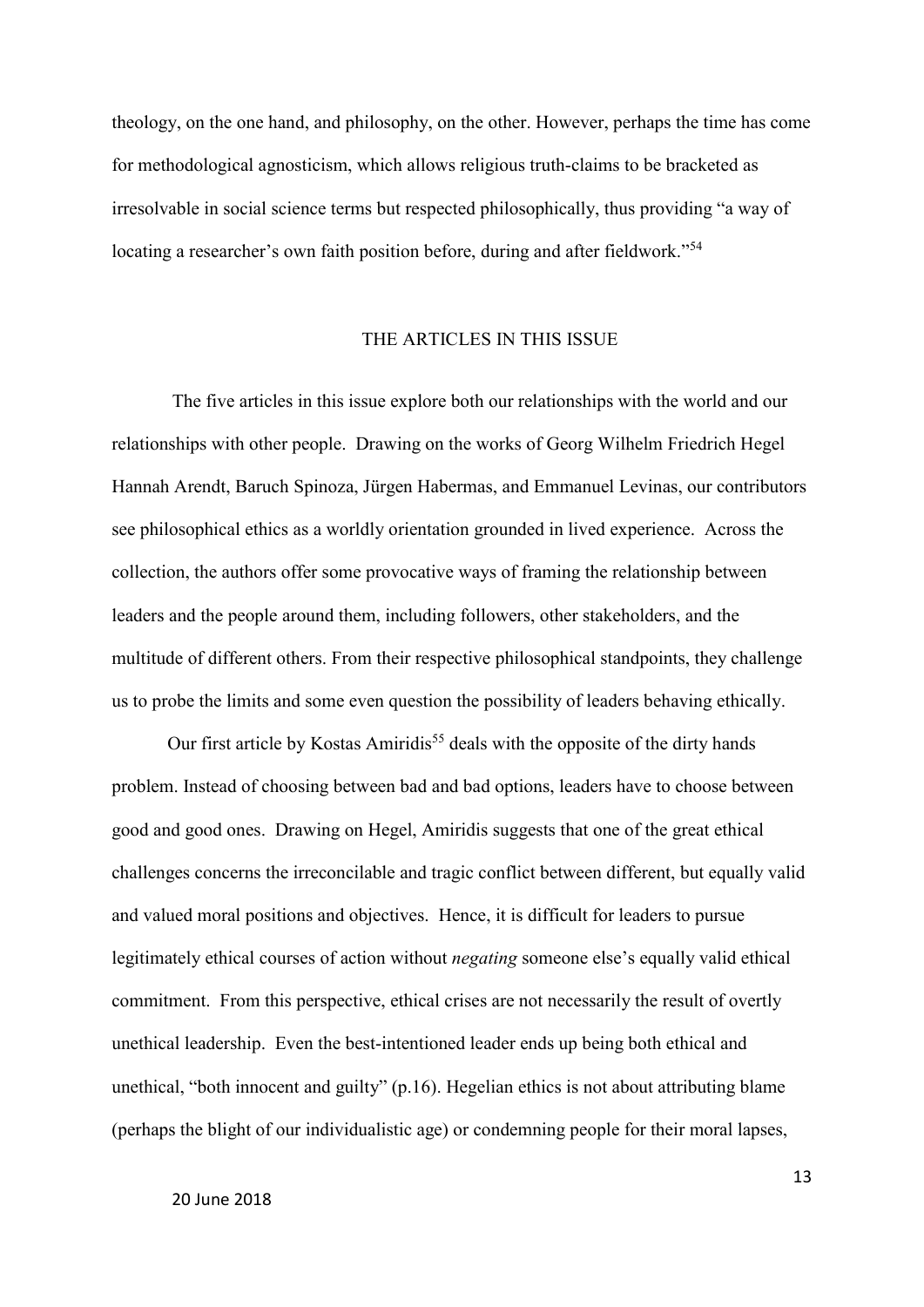but rather, recognizing the impossibility of the perfect or pure ethical endeavor and the inevitability of crisis and suffering. Away from the abstract simplicity of good versus evil, the ethics of leadership unfolds in the lived experience, concrete affairs and pragmatic concerns of real human beings caught in impossible binds. In the tragic narrative, leaders either face their own destruction because of their one-sided and dogged pursuit of what they think is right, or they have to sacrifice their own ethical commitment and accept what they had once opposed. In this paradox of tragedy, it seems impossible for a leader to be ethical.

In our second article, Rita Gardiner<sup>56</sup> explores the connections between leadership, responsibility and ethical action. Working with the philosophy of Arendt, Gardiner challenges the idea of leadership as hierarchy and mastery and argues that everyone has a moral obligation to be actively engaged in the world. For Arendt, ethics is entwined in our relationship with the world, which unfolds in lived experience, shared obligation and political commitment. Our lives flourish, she argues, when people think independently and courageously for themselves, and come together to discover common cause and collective strength. This is not the seeking of unanimity or harmony, but rather, a meeting of different, independent perspectives emerging "from the heart of life in all its expansive and messy disarray, not as consensus, but as a comingling of viewpoints" (p.27). In Arendt's view, leadership becomes *primus inter pares* – first amongst equals – taking us away from notions of leadership as hierarchy, which invokes not leadership, but mastery. Mastery not only encourages self-fixation and self-obsession amongst the masters; it also dulls followers in their efforts to take care of the world themselves. Leadership ethics is thereby deeply rooted in responsibility, involving: imagination and ability to see other viewpoints; willingness to judge for oneself; and willingness to act, and to pay for these actions, if need be. But this is the challenge for all of us, irrespective of formal role or place in the world. We all fail in our

#### 20 June 2018

14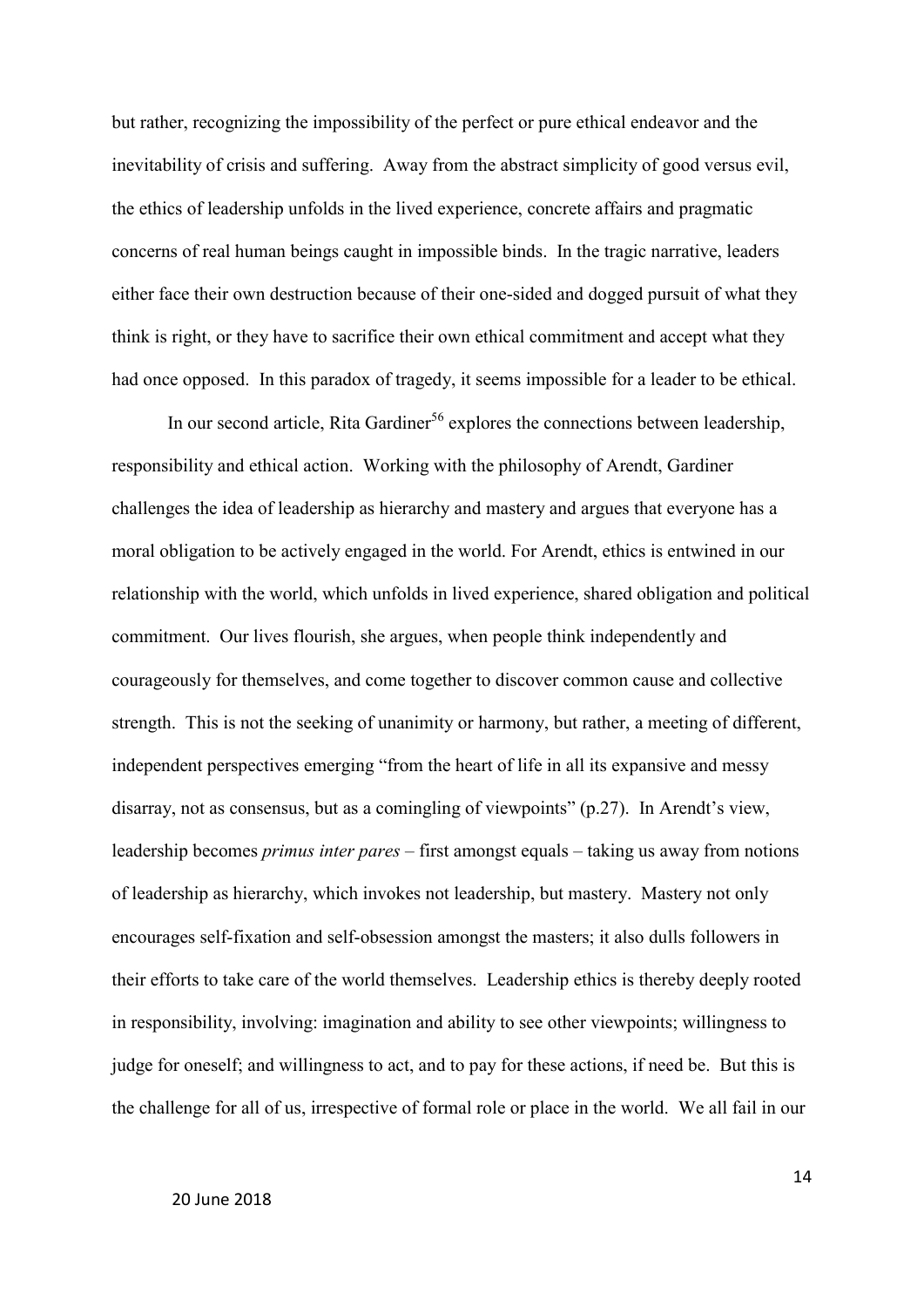ethical commitment if we refuse to do our due diligence on what is happening around us, whether in organization or in the broader political and social arena. Our challenge is, therefore, "to show through our actions how much we care, not just for ourselves, but for others and the world" (p.29).

In the next article, Iain Munro and Torkild Thanem<sup>57</sup> present an ethics based on joyful encounters between people, regardless of hierarchy, status or position. We assume that leaders are supposed to care for their followers but Munro and Thanem argue that care can be also be oppressive. Drawing on Spinoza, they argue that care reinforces inequality and unfairness in organizational practice, because an ethics of care is based on the assumption that the people who are in need or receipt of care are lacking or inadequate in some way. The authors argue that relationships of this kind can be described as an instance of *potestas,* which is the power of command that leaders derive from their institutional position. There is a Spinozan alternative, involving a collective sense of energy and possibility, whereby "ethics and power do not lie in opposition to each other, but are mutually bound together as our constitutive *potentia* increases both our freedom and our ethical capacity for action (p.11)." Here ethical leadership is not held proprietarily by individuals or even groups but is simply embedded in a multitude of relationships and communities that enhance affective and joyful actions. From this perspective, ethics unfurls in relationships based on friendship, for our endeavors to act with freedom, responsibility and understanding can only be undertaken in the company of others who are striving to do the same. These are relationships in which we are free to voice our opinions and concerns, and aim to understand the workings of desire, distinguishing between those passions which encourage action - the joyful affects - and those which foster passivity - the sad passions. This is a profoundly democratic vision. It is an uplifting one, too, for "the creativity of the multitude is quite clear from its bodily capacities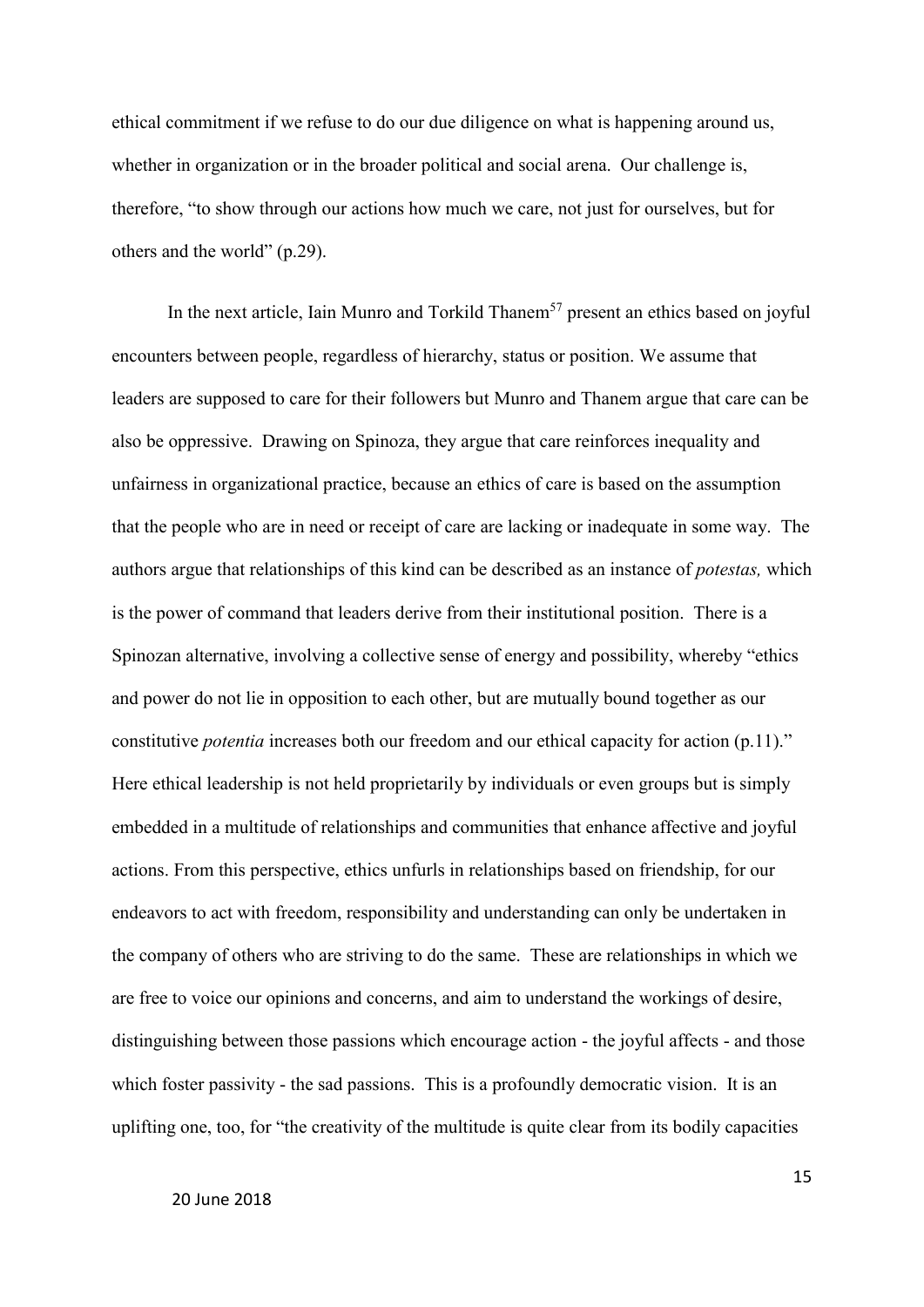to create forms of social life such as language, habits and new forms of immaterial labor such as peer-to-peer networks, none of which have required hierarchical leadership or capital to flourish (p.23)." An affective ethics is thus not only possible without 'leaders', as traditionally understood; it will also enhance our capacity to take action in the world.

Our next paper sees the role of a responsible leader as someone who fosters stakeholder relationships and facilitates dialogue with and between stakeholders. Moritz Patzer, Christian Voegtlin and Andreas Georg Scherer<sup>58</sup> draw on Habermas to reconfigure the scope of business ethics, and urge reconciliation between corporate and societal interests. Philosophy is invoked to tackle the challenges of our age, which is characterized by increased globalization, multi-culturalism, mass migration and diversity, alongside a hardening of national and religious ideologies and identities. The practice of stakeholder relations is explored as a crucial element of leadership, offering the possibility of greater social integration based on the articulation and understanding of the values of a shared lifeworld. The lifeworld is the domain of informal, lived experience - unregulated by the market wherein the values of family, culture, relationships and meaning guide our attitudes and actions, often unconsciously. As the authors suggest, "the more an issue touches upon aspects of a shared lifeworld, the more it requires a communicative action orientation and a higher degree of participative decision making" (p.23). Stakeholder engagement thereby becomes more than the superficial seeking of sign-off on programs which are already formulated; it is the attempt to solicit genuinely participative decision making, deliberation and debate. Leadership ethics is thus a profoundly communicative endeavor wherein "responsible leaders become conscious initiators and moderators of stakeholder dialogues (p.20)." Communicative reasoning encourages a greater tolerance of difference than strategic reasoning, with its narrower focus on specific goals and outcomes. It moves towards the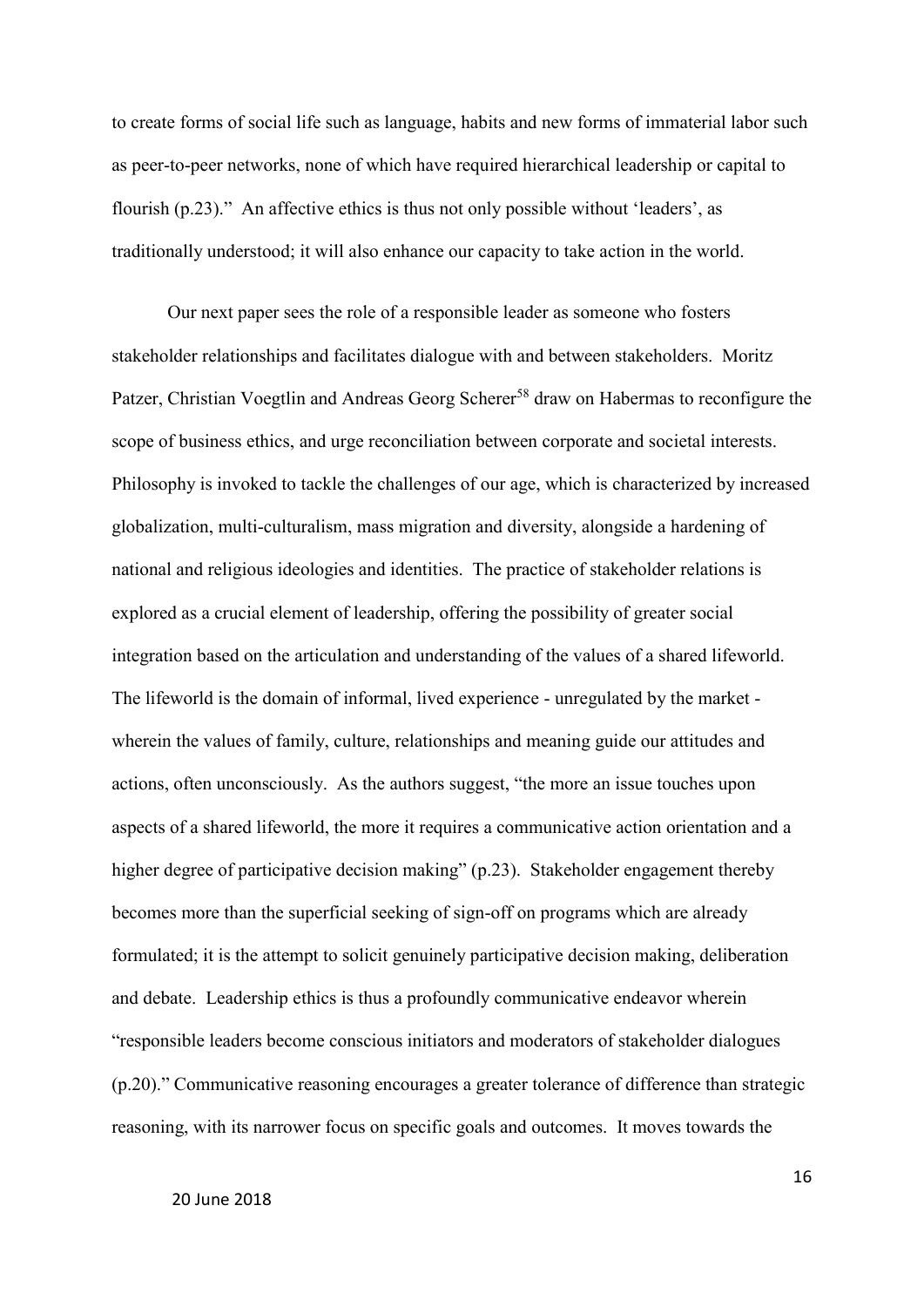possibility of consensus and a sense of collective ownership of decisions. At the heart of this proposition is the notion of values, not as some homogenising corporate initiative, but as a means of acknowledging the interests, concerns and sources of meaning that bring us together, rather than those which drive us apart.

The final paper in this issue by Carl Rhodes and Richard Badham<sup>59</sup> also centers on this theme of paradox. They draw on Levinas to explore what they see as an impossible ethical mandate. According to Levinas, ethics is infinitely demanding because we have an unbounded responsibility to the other, without expectation of reward or reciprocity. When taken into the realm of organizational practice, however, significant tensions emerge that limit our ability to meet this challenge. In any multiple stakeholder environment, we are accountable to many different individuals, so how should we decide which of these different demands to prioritize? Moreover, leadership relations are steeped in the politics of hierarchy and asymmetry, no matter how hard we might try to mitigate their effects with dialogue, respect and care. From this perspective, "to fail to account for the organizationally embedded and asymmetrical power relationship that exists between leaders and followers risks an ethics informed by naïve idealism and bourgeois niceties" (p.9). This reverses Levinas' position on asymmetry; instead of a leader being in thrall to the other, i.e., follower, the other is, in practice, in thrall to the leader. Thus, the predicament for leadership is that ethics is both necessary and impossible. It relates more to facing ambiguity, tension, contradiction and uncertainty than to any security of moral certitude. In the light of such a predicament, and while recognizing the danger of some interpretations, the authors offer the notion of irony as a way of managing the impossibility of the ethical commitment without collapsing into despair. They propose three dimensions of ethical irony - perspective, performance and predilection - which help us to accept and enact the unbearable burden of an irresolvable

17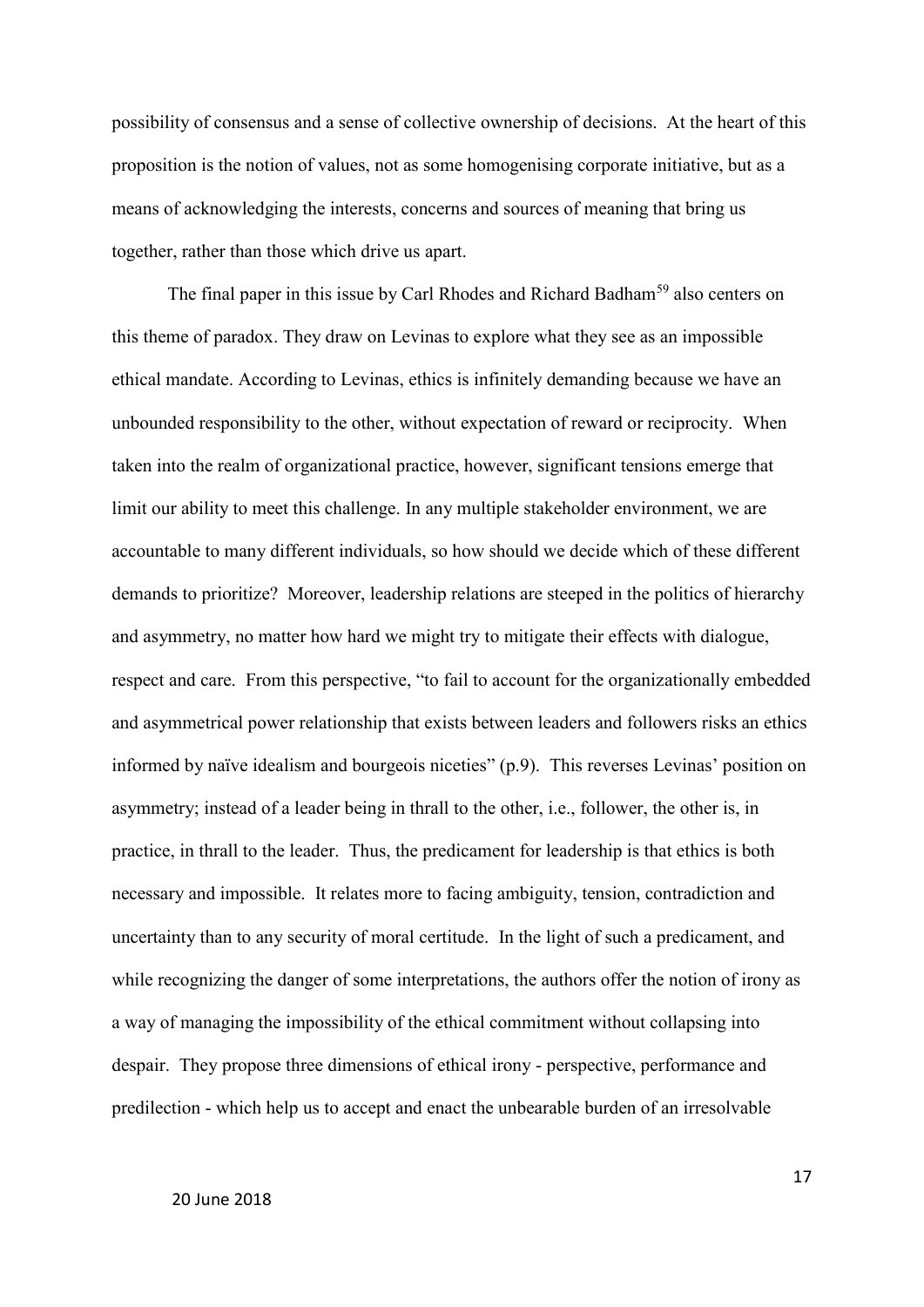ethical dilemma, in which "the quality of ethical leadership…arises not from having achieved ethical status, but rather from an unending realization that ethics can never be fully achieved yet must always be pursued" (p.36).

#### *Conclusion*

The philosophical works that inform the articles in this special issue compel us to take a deeper look into the ethical challenges of leadership. They give us a place to stand and interrogate our assumptions about leadership and the ethics of leadership. For example, while most people would agree that leaders ought to pursue morally worthy goals, Hegel shows us the tragedy of leaders who try to do good things, yet in doing so, are forced to eliminate all competing alternatives even though they may be equally valuable. It is common to assume that ethical leaders should care and take responsibility for others, but Arendt cautions that when we regard leadership as mastery, it diminishes followers, even when such leaders take responsibility in caring for others. On a somewhat brighter note, Spinoza's *potentia* offers a model of leadership as collective action that enhances everyone's freedom and capacity for what he calls "joyful" action. This is not unlike Habermas who give us a roadmap for responsible leadership that is based on communicative action that takes place around a shared lifeworld. And finally, while we would like to understand how develop ethical leaders, Levinas questions whether ethical leadership or even leadership itself is actually possible because of the infinite nature of responsibility to a multiplicity of others who equally deserve our care. He leaves us with a paradox about the absolute necessity of ethics in leadership and at the same time the impossibility of it.

The critical and philosophical articles in this special issue demonstrate the potential of philosophy to enhance research on leadership and deepen our understanding of leadership.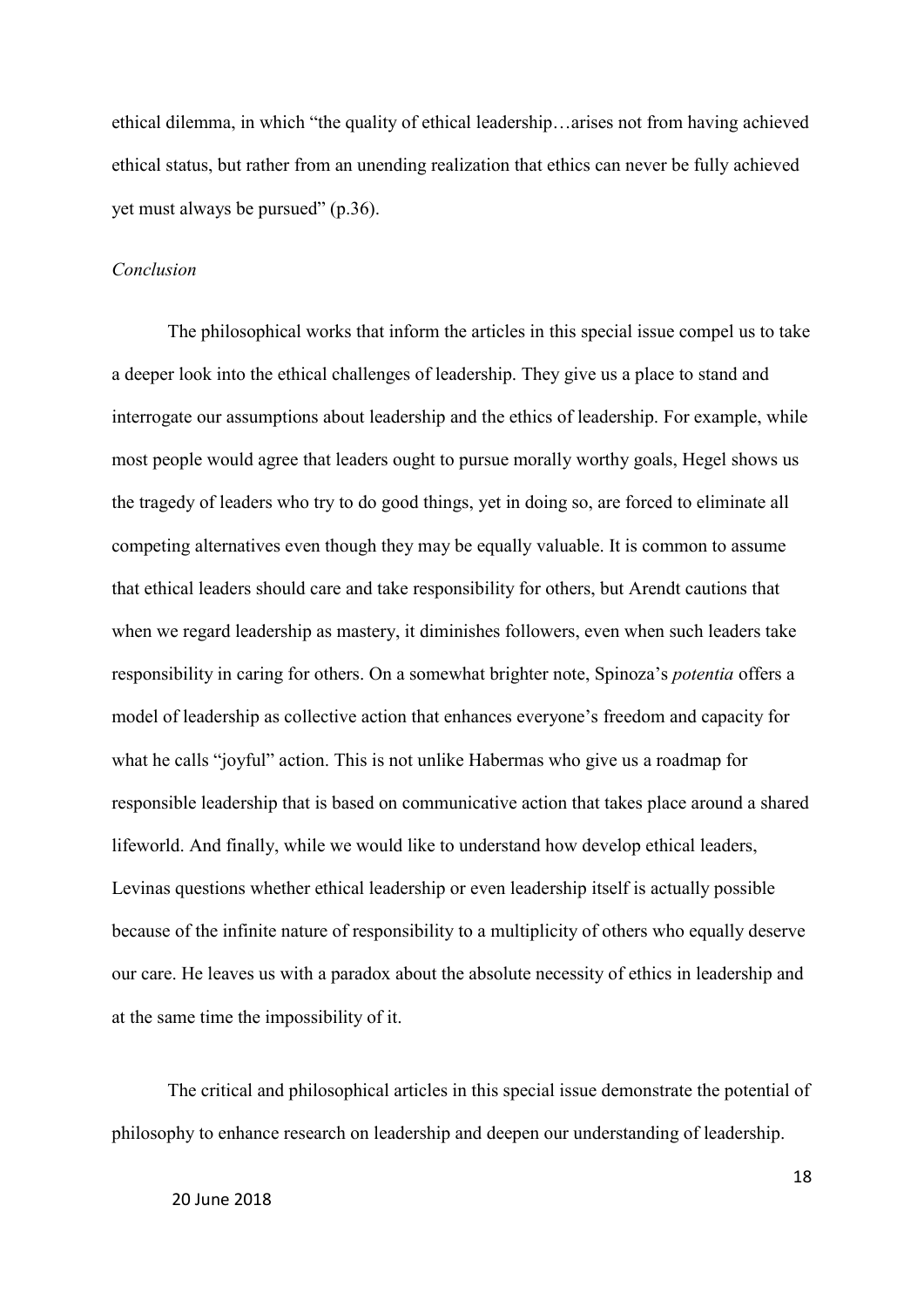They offer researchers and scholars a richer understanding of complex moral concepts in leadership such as responsibility, care, and the moral relationship between leaders and others. Leadership ethics is a relatively new area of applied ethics, but the literature is growing.<sup>60</sup> We hope that these articles stimulate the interest of Business Ethics Quarterly readers and inspire them to contribute to the literature of this this growing field of study by drawing on philosophical literature from all cultural and academic traditions. We feel no need to present an argument for why we need to gain a better understanding of leadership ethics. All anyone has to do is read a newspaper to understand why. The topic is not only important, but in some ways, quite urgent.

#### ACKNOWLEDGEMENTS

There were a very large number of submissions to this Special Issue and many that we were unable to publish but we thank all those who made submissions but also the numerous reviewers who painstakingly gave assistance, encouragement, and help as well as criticism to a wide range of authors. We also thank the editors of the journal who gave us continual advice and were therefore instrumental in us securing what is hopefully a valued finished product. And lastly, we want to express our gratitude to our co-editor Leah Tompkins who, over the two years that we worked on this issue, organized our work, kept us on track, and ensured that all of the submissions received the thoughtful attention they deserved.

## ENDNOTES

<u>.</u>

<sup>1</sup> Joanne B. Ciulla, ed., "Introduction," Ethics, The Heart of Leadership 3rd edition (Westport, CT: Praeger, 2014), xv-xix, p. xv.

<sup>2</sup> David C. Smith, "Ethics and Leadership: The 1990's Introduction to the Special Issue of the Business Ethics Quarterly," Business Ethics Quarterly 5, no. 1 (January,1995): 1-3, p. 1.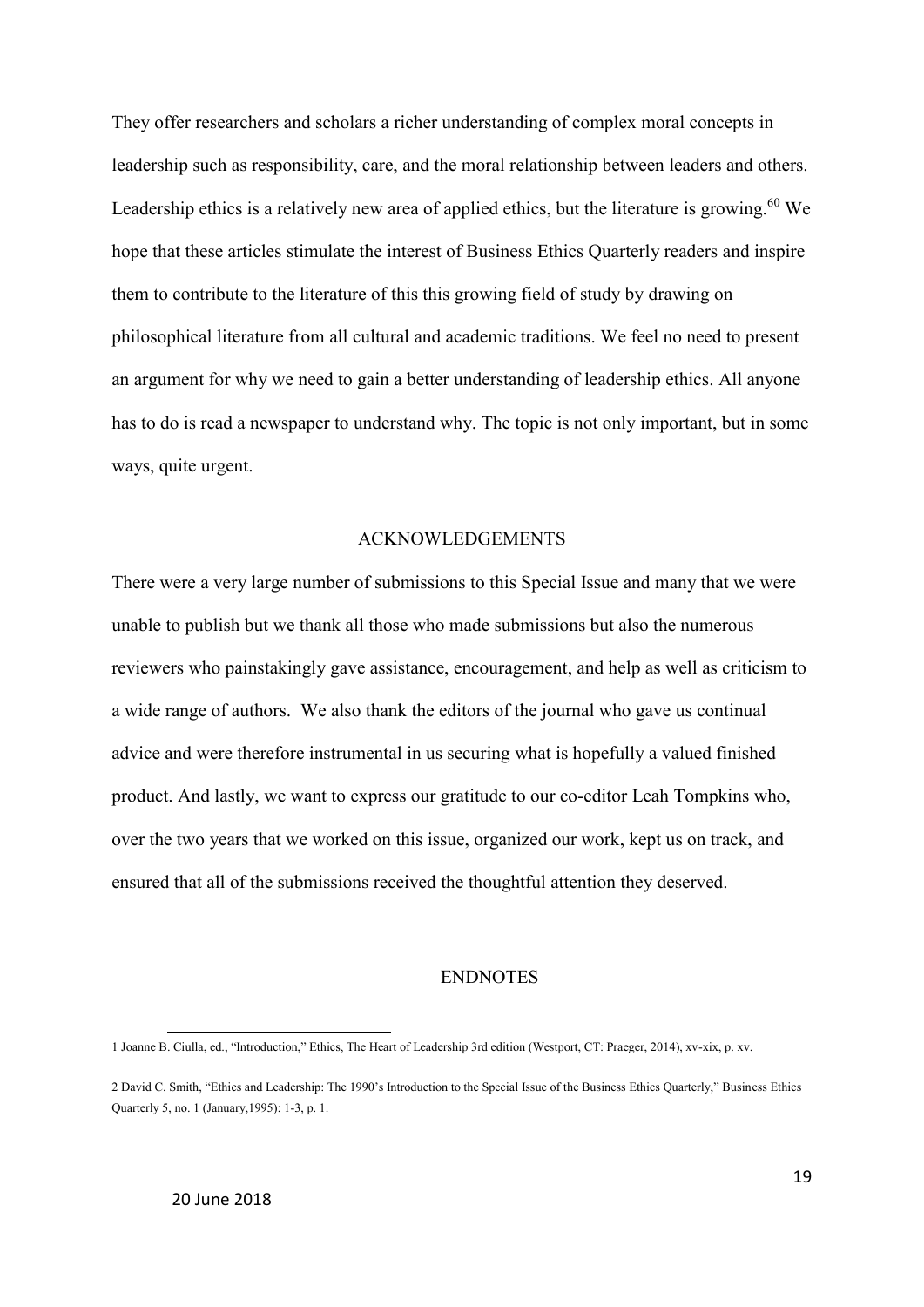<u>.</u> 3 Michael E Brown, Linda K. Treviño, and David A. Harrison "Ethical Leadership: A Social Learning Perspective for Construct Development and Testing," Organizational Behavior and Human Decision Processes 97, no. 2 (2005): pp. 117–134.

4 Jessica Flanigan, "Philosophical Methodology in Leadership Ethics," Leadership, DOI: 10.1177/1742715017711823, Published on line June 13, 2017.

5 There are a number of articles on these topics in Jacqueline Boaks and Michael Levine eds., Leadership and Ethics (London: Bloomsbury, 2015).

6 Joanne B. Ciulla, "Leadership Ethics: Mapping the Territory," Business Ethics Quarterly 5, no.1 (January, 1995): 5–24.

7 Mats Alvesson and Hugh Willmott, eds., Critical Management Studies, (Lonndon: Sage, 2011)

8 Dennis Tourish, The Dark Side of Transformational Leadership: A Critical Perspective, (London and New York: Routledge, 2013).

9 David Knights, and Majella O'Leary, "Leadership, Ethics and Responsibility to the Other," Journal of Business Ethics, 67 No. 2 (2006): 125-137; David Knights, "Leadership, Masculinity and Ethics in Financial Services,"in John Storey, Jean Hartley, Jean-Louis Denis, Paul 'T Hart and Dave Ulrich (Editors) The Routledge Companion To Leadership, (London: Routledge, 2017): 332-347.

10 Carl Rhodes, "Ethics, Alterity and the Rationality of Leadership Justice, Human Relations," 65, 10 (2012):1311–133.

11 Donna Ladkin, When Deontology and Utilitarianism Aren't Enough: How Heidegger's Notion of ''Dwelling'' Might Help Organizational Leaders Resolve Ethical Issues, Journal of Business Ethics, 65 (2006): 87–98; Donna Ladkin From perception to flesh: A phenomenological account of the felt experience of leadership. Leadership 9, 3 (2013): 320–334; Alison Pullen A and Sheena Vachhani, S The materiality of leadership. Leadership 9, 3 (2013): 315–319.

12 Helena Liu and Christopher Baker[, White Knights: Leadership as the Heroicisation of Whiteness,](https://scholar.google.com/citations?view_op=view_citation&hl=da&user=ozMuIPwAAAAJ&citation_for_view=ozMuIPwAAAAJ:Y0pCki6q_DkC) Leadership 12, 4 (2016), 420–448; Helena Liu, [The Masculinisation of Ethical Leadership Dis/embodiment,](https://scholar.google.com/citations?view_op=view_citation&hl=da&user=ozMuIPwAAAAJ&citation_for_view=ozMuIPwAAAAJ:_FxGoFyzp5QC) Journal of Business Ethics 144, 2 (2015): 263–278.

13 Robert C. Solomon, "Emotional Leadership, Emotional Integrity," in The Quest for Moral Leaders: Essays on Leadership Ethics, eds. Joanne B. Ciulla, Terry L. Price, and Susan E. Murphy (Cheltenham, UK and Northhampton, MA: Edward Elgar Publishing, 2005). And, Ruth Capriles, Leadership by Resentment (Cheltenham, UK and Northhampton, MA: Edward Elgar Publishing, 2012).

14 Joanne B. Ciulla ed., "Introduction," The Ethics of Leadership (Belmont, CA: Wadsworth Publishing, 2003) xi-xv.

15 Plato, Republic, trans. G.M.A. Grube (Indianapolis, IN: Hackett Publishing, 1992), p. 23.

16 Manuel Mendonca and Rabindra Kanungo, The Ethical Dimensions of Leadership (Thousand Oaks, CA: Sage, 1996).

17 Paul Woodruff, Reverence: Renewing a Forgotten Virtue 2nd edn. (Oxford: Oxford University Press, 2014).

18 Nannerl O. Keohane, "Democratic Leadership and Dirty Hands," in Ethics: The Heart of Leadership, 3rd ed., ed. Joanne B. Ciulla (Santa Barbra, CA: Praeger, 2014), 151-176.

19 Niccolò Machiavelli, The Prince, trans. Quenton Skinner and Russell Price (Cambridge, UK: Cambridge University Press, 1988) p. 54.

20 Max Weber, "Politics as a Vocation," in M. Weber Essays in Sociology, trans. and eds. H.H. Gerth and C.W. Mills

(Oxford: Oxford University Press): 77–128, pp. 125-6.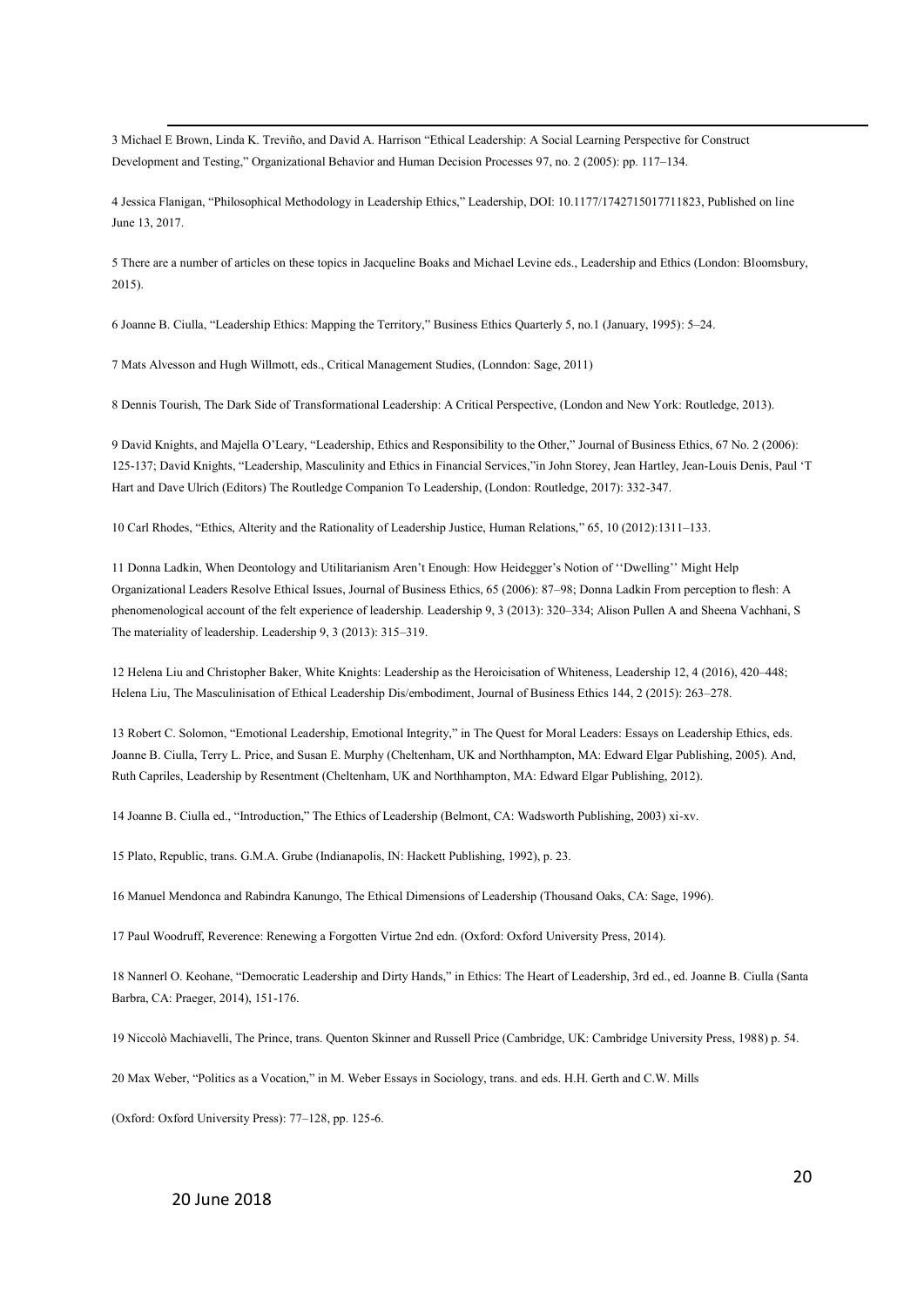<u>.</u> Michael Walzer, "Political Action: The Problem of Dirty Hands, Philosophy and Public Affairs 2 no. 2 (1973): 160-168.

 Joanne B. Ciulla, "Ethics and Effectiveness: The Nature of Good Leadership," in The Nature of Leadership, 2nd edition, eds. David V. Day and John Antonakis (Thousand Oaks CA:Sage, 2011), 508–540.

James MacGregor Burns, Leadership, (New York: Harper & Row, 1978).

See Eva Kort, "What, After All is Leadership? Leadership and Plural Action," The Leadership Quarterly, 19 (2008): 411-25.

 See for example, Alejo J.G. Sison, The Moral Capital of Leaders (Cheltenham, UK and Northhampton, MA: Edward Elgar Publishing, 2003).

 Aristotle, Nichomachean Ethics, trans. W.D. Ross, in The Complete Works of Aristotle, Vol. 2, ed. Jonathan Barnes (Princeton, NJ: Princeton University Press, 1984): 1729-1867, p. 1747.

Terry L. Price, Understanding Ethical Failures in Leadership (New York: Cambridge University Press, 2005).

 James R. Meindl, Sanford B. Ehrlich, and Janice M. Dukerich, "The Romance of Leadership," Administrative Science Quarterly 30, no. 1 (1985): 78-102.

Kenneth E. Goodpaster, and John Matthews, Jr., "Can a Corporation Have a Conscience?" Harvard Business Review 60.1 (1982): 132–141.

 See, Nicola M. Pless and Thomas Maak. "Responsible Leadership: Pathways to the Future," Journal of Business Ethics, vol. 98, Issue S1 (2011): 3–13.

Bernard A.O. Williams, Moral Luck (Cambridge, UK: Cambridge University Press, 1982).

Norman E. Bowie, "A Kantian Theory of Leadership," The Leadership and Organization Development Journal 21 no.4 (2000): 185-193.

 Anne Cunliffe, "The Philosopher Leader: On Relationalism, Ethics and Reflexivity—A Critical Perspective to Teaching Leadership," Management Learning, 40, 1, (2009): 87–101

Gail Fairhurst and S. Connaughton Leadership: A Communicative Perspective, Leadership, 10,1, p. 8 (2014): 7–35.

 David Collinson, "[Dichotomies, Dialectics and Dilemmas: New Directions for Critical Leadership Studies?](http://www.research.lancs.ac.uk/portal/en/publications/dichotomies-dialectics-and-dilemmas(ea677995-f343-4d95-91e0-f6b88fbb6e66).html) Leadership," 10, 1 (2014): –55.

Dennis Tourish, The Dark Side of Transformational Leadership: A Critical Perspective, London and New York: Routledge. 2013, p. 8.8

 Although there are several, here is just one example from leading CLS authors: 'even the possession of a small amount of power increases people's willingness to engage in corrupt practices' (David Collinson & Dennis Tourish "[Teaching Leadership Critically: New](http://www.research.lancs.ac.uk/portal/en/publications/teaching-leadership-critically(ec5bd48f-84b0-4036-940f-59b8103bd774).html)  [Directions for Leadership Pedagogy,](http://www.research.lancs.ac.uk/portal/en/publications/teaching-leadership-critically(ec5bd48f-84b0-4036-940f-59b8103bd774).html)" Academy of Management Learning and Education, 14, p. 587 our emphasis (2015): 576-594.

 David Knights, "Leadership Lives? Affective Leaders in a Neo-humanist World" in Brigid Carroll, Suze Wilson and Joshua Firth (editors) After Leadership, (New York: Routledge, 2018); David Knights, "Embodied Leadership, Ethics and its Affects" in Brigid Carroll, Jackie Ford, Scott Taylor and Joshua Firth, Leadership, London: Sage, 2018.

 Pasi Ahonen, Peter Case and David Knights, "Leadership, Ethics and Modalities of Power," Conference paper delivered at the 28th EGOS Colloquium, Helsinki University, Finland, 5-7 July 2012.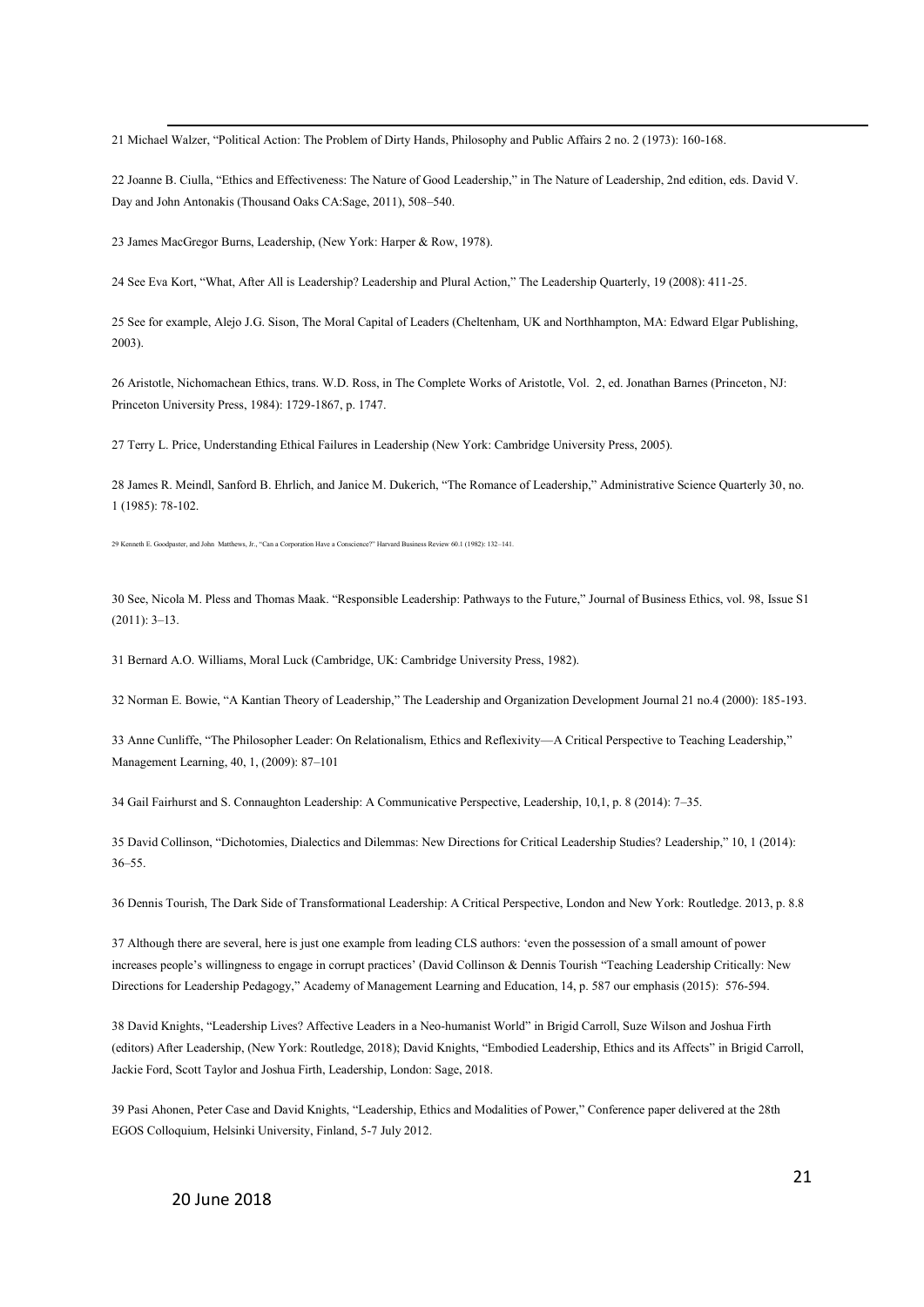-40 Michel Foucault, Ethics, Subjectivity and Truth, Essential Works of Foucault, 1954-1984, edited by Paul Rabinow, (New York: Penguin Books, 2000), p. 300.

41 Alison Pullen and Sheena Vachhani, S., editors, Special Issue on The Materiality of Leadership. Leadership 9(3): 315-443, 2013; Lisa Pace Vetter, "Overview: Feminist Theories of Leadership," in: [Karen O'Connor,](javascript:void(0);) edito[r Gender and Women's Leadership: A Reference](http://sk.sagepub.com/reference/womensleadership)  [Handbook,](http://sk.sagepub.com/reference/womensleadership) London: Sage.

42 For a non-colonialist view of leadership ethics, see Joanne B. Ciulla, Vincent Luizzi, and Petrus Strijdom,Special Issue on Leadership Ethics in Africa, Leadership Vol. 8 no.4 (2012).

43 David Knights, "Binaries Need to Shatter for Bodies to Matter: Do Disembodied Masculinities Undermine Organizational Ethics?" Organization, 22, 2 (2015): 200-216.

44 Alison Pullen and Sheena Vachhani, "The Materiality of Leadership," Leadership 9, 3, (2013): 315–319.

45 Jesper Blomberg, "Gendering Finance: Masculinities and Hierarchies at the Stockholm Stock Exchange," Organization 16, 2 (2009): 203-225; David Knights and Maria Tullberg, "Managing Masculinity / Mismanaging the Corporation," Organization, 19, 4 (2012): 385-404.

46 Ludwig Wittgenstein, Notebooks 1914-1916, 2nd edition, trans[. Gertrude Elizabeth Margaret Anscombe](https://en.wikipedia.org/wiki/G._E._M._Anscombe) (Chicago: University of Chicago Press, 1984), p. 74.

47 See a review of 150 studies by Laura Reave, "Spiritual Values and Practices Related to Leadership Effectiveness," The Leadership Quarterly, 16 (2005): 655-687."

48 Bruno Dyck and Elden Wiebe, Salvation, "Theology and Organizational Practices Across the Centuries, Organization," 19 (3) (2012: 220) 299-324.

49 See, for example, special issues dedicated to Spiritual, Theological and Ethical Approaches to Leadership in Journal of Management Inquiry 2005; Journal of Management Development, 2010-12; Organization 2012; Journal of Personnel Psychology, 2012. And also, Chris Mabey and David Knights, (eds) Leadership Matters: Finding Voice, Connection and Meaning in the 21st Century (New York, Routledge, 2018).

50 M. Kriger and Seng, Y. "Leadership with Inner Meaning: a Contingency Theory of Leadership Based on the Worldviews of Five Religions," The Leadership Quarterly 16, (2005): 771-806.

51 A.J Ali, Islamic Perspectives on Management and Organizations (Cheltenham and Northhampton: Edward Elgar, 2005) and Rafik I. Beekun, and Jamal A. Badawi, Leadership: An Islamic Perspective. Beltsville, MD: Amana Publications, 1999.),

52 Manz, C., Manz, K., Marx, R., and Neck, C. The Wisdom of Solomon at Work: Ancient Virtues for Living and Leading Today. (San Francisco: Berrett-Koehler, 2001).

53 Chris Mabey, Mervyn Conroy, Karen Blakeley and Sara de Marco, "Having Burned the Strawman of Christian Spiritual Leadership, What Can We Learn from Jesus about Leading Ethically?" Journal of Business Ethics (2016): DOI 10.1007/s10551-016-3045-5.

54 Emma Bell and Scott Taylor, "Uncertainty in the Study of Belief: the Risks and Benefits of Methodological Agnosticism," International Journal of Social Research Methodology (17, (5) (2014: 544): 543-557.

55 Kostas Amiridis, "The Shadow of Sophocles: Tragedy and The Ethics of Leadership," Business Ethics Quarterly, Vol. 28 Issue 1.

56 Rita Gardiner, "Ethical Responsibility – An Arendtian Turn in Leadership Ethics," Business Ethics Quarterly, Vol. 28 Issue 1.